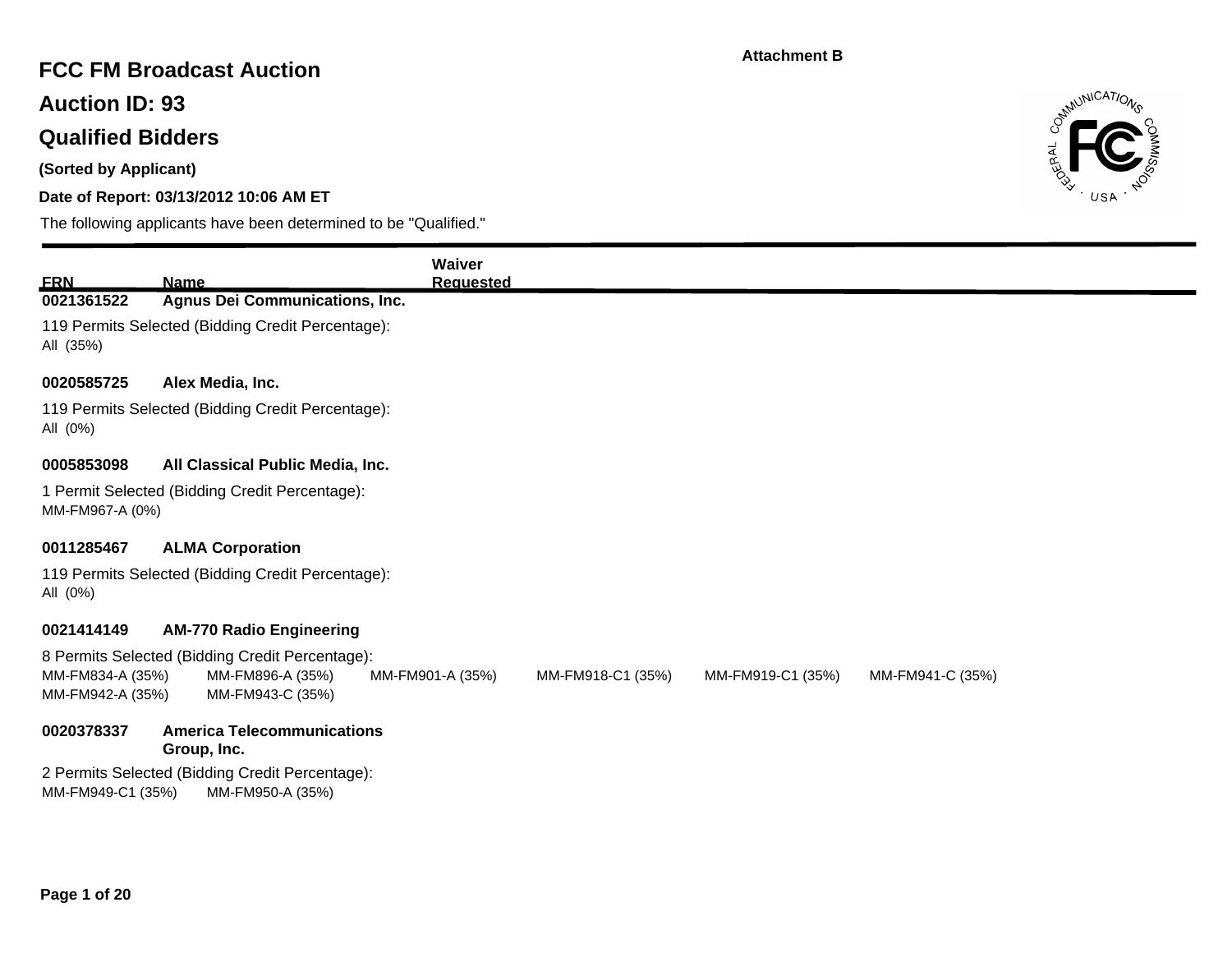### **FCC FM Broadcast Auction**

**Auction ID: 93**

# **Qualified Bidders**

**(Sorted by Applicant)**

### **Date of Report: 03/13/2012 10:06 AM ET**



| <b>ERN</b>                           | <b>Name</b>                                                          | Waiver<br><b>Requested</b> |                   |                  |                  |
|--------------------------------------|----------------------------------------------------------------------|----------------------------|-------------------|------------------|------------------|
| 0021408513                           | <b>Avant Group LLC</b>                                               |                            |                   |                  |                  |
| MM-FM805-A (35%)                     | 4 Permits Selected (Bidding Credit Percentage):<br>MM-FM910-C1 (35%) | MM-FM965-C3 (35%)          | MM-FM967-A (35%)  |                  |                  |
| 0021191648                           | <b>Azure Media, LLC</b>                                              |                            |                   |                  |                  |
| MM-FM389-A (25%)<br>MM-FM972-A (25%) | 7 Permits Selected (Bidding Credit Percentage):<br>MM-FM543-A (25%)  | MM-FM891-A (25%)           | MM-FM930-C3 (25%) | MM-FM936-A (25%) | MM-FM971-C (25%) |
| 0021483227                           | <b>Bakken Beacon Media LLC</b>                                       |                            |                   |                  |                  |
| All (35%)                            | 119 Permits Selected (Bidding Credit Percentage):                    |                            |                   |                  |                  |
| 0003758794                           | <b>Baldridge-Dumas</b><br><b>Communications, Inc.</b>                |                            |                   |                  |                  |
| MM-FM907-C3 (0%)                     | 1 Permit Selected (Bidding Credit Percentage):                       |                            |                   |                  |                  |
| 0020563748                           | <b>Basin Mediactive, LLC</b>                                         |                            |                   |                  |                  |
| MM-FM937-A (0%)                      | 2 Permits Selected (Bidding Credit Percentage):<br>MM-FM938-A (0%)   |                            |                   |                  |                  |
| 0016992521                           | <b>BEN JORDAN COMMUNICATIONS</b><br><b>CORPORATION</b>               |                            |                   |                  |                  |
| MM-FM893-A (25%)                     | 1 Permit Selected (Bidding Credit Percentage):                       |                            |                   |                  |                  |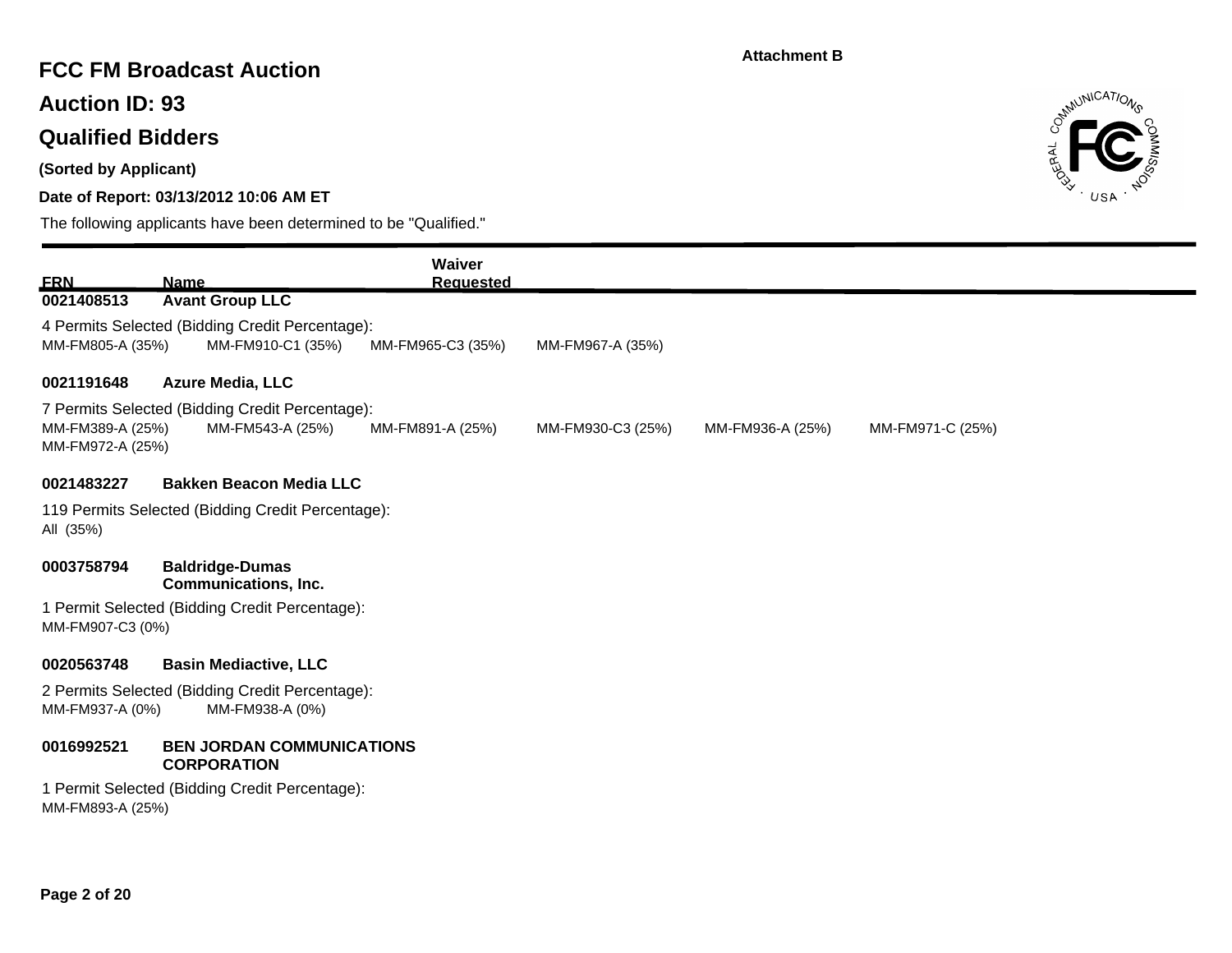## **FCC FM Broadcast Auction**

**Auction ID: 93**

# **Qualified Bidders**

**(Sorted by Applicant)**

### **Date of Report: 03/13/2012 10:06 AM ET**



| <b>ERN</b>                                                  |                                                                                                                | Waiver                                                    |                                       |                                        |                                       |
|-------------------------------------------------------------|----------------------------------------------------------------------------------------------------------------|-----------------------------------------------------------|---------------------------------------|----------------------------------------|---------------------------------------|
| 0004310975                                                  | <b>Name</b><br><b>Bethesda Christian Broadcasting</b>                                                          | <b>Requested</b>                                          |                                       |                                        |                                       |
| MM-FM918-C1 (0%)                                            | 2 Permits Selected (Bidding Credit Percentage):<br>MM-FM919-C1 (0%)                                            |                                                           |                                       |                                        |                                       |
| 0002625598                                                  | <b>BORDER BROADCASTING, LP</b>                                                                                 |                                                           |                                       |                                        |                                       |
| MM-FM910-C1 (0%)                                            | 1 Permit Selected (Bidding Credit Percentage):                                                                 |                                                           |                                       |                                        |                                       |
| 0013870829                                                  | <b>Brown, William W</b>                                                                                        |                                                           |                                       |                                        |                                       |
| MM-FM906-A (0%)                                             | 1 Permit Selected (Bidding Credit Percentage):                                                                 |                                                           |                                       |                                        |                                       |
| 0004250080                                                  | <b>Bryan Broadcasting Corporation</b>                                                                          |                                                           |                                       |                                        |                                       |
| All (0%)                                                    | 119 Permits Selected (Bidding Credit Percentage):                                                              |                                                           |                                       |                                        |                                       |
| 0019601277                                                  | <b>Canton Seventh-day Adventist</b><br><b>Church</b>                                                           |                                                           |                                       |                                        |                                       |
| MM-FM899-A (25%)                                            | 1 Permit Selected (Bidding Credit Percentage):                                                                 |                                                           |                                       |                                        |                                       |
| 0021392964                                                  | Charles J. Ryan III P.C.                                                                                       |                                                           |                                       |                                        |                                       |
| MM-FM944-C3 (35%)<br>MM-FM951-C2 (35%)<br>MM-FM958-C3 (35%) | 15 Permits Selected (Bidding Credit Percentage):<br>MM-FM946-C3 (35%)<br>MM-FM952-A (35%)<br>MM-FM959-C2 (35%) | MM-FM947-A (35%)<br>MM-FM953-A (35%)<br>MM-FM960-C2 (35%) | MM-FM948-A (35%)<br>MM-FM955-C3 (35%) | MM-FM949-C1 (35%)<br>MM-FM956-C3 (35%) | MM-FM950-A (35%)<br>MM-FM957-C2 (35%) |
|                                                             |                                                                                                                |                                                           |                                       |                                        |                                       |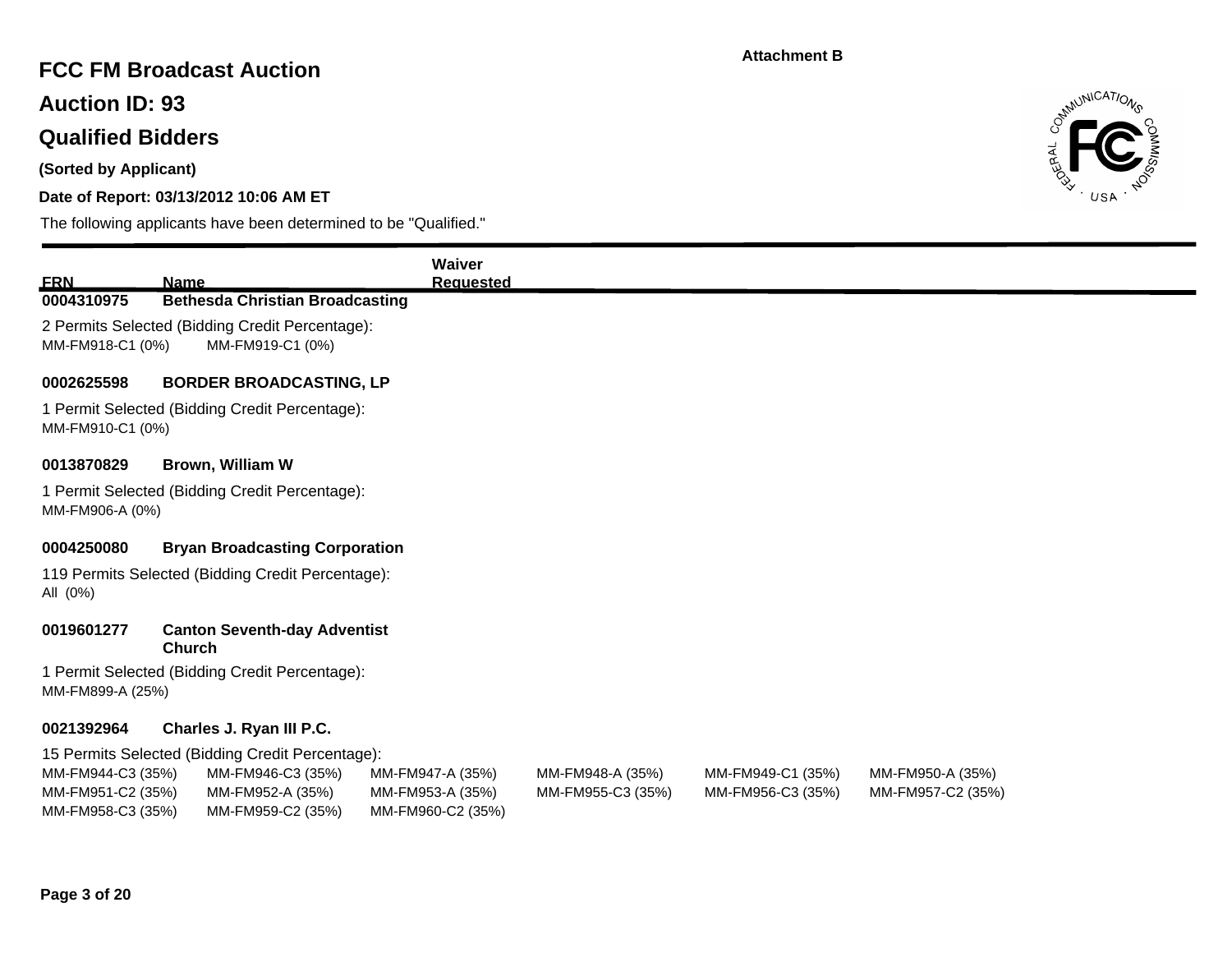## **FCC FM Broadcast Auction**

**Auction ID: 93**

# **Qualified Bidders**

**(Sorted by Applicant)**

### **Date of Report: 03/13/2012 10:06 AM ET**

The following applicants have been determined to be "Qualified."



| <b>ERN</b>                                                                                     | <u>Name</u>                                                                                                                                        | Waiver<br><b>Requested</b>                                                                   |                                                                                               |                                                                                               |                                                                                                |
|------------------------------------------------------------------------------------------------|----------------------------------------------------------------------------------------------------------------------------------------------------|----------------------------------------------------------------------------------------------|-----------------------------------------------------------------------------------------------|-----------------------------------------------------------------------------------------------|------------------------------------------------------------------------------------------------|
| 0006956296                                                                                     | <b>Chehalis Valley Educational</b><br><b>Foundation</b>                                                                                            |                                                                                              |                                                                                               |                                                                                               |                                                                                                |
| MM-FM968-A (25%)                                                                               | 1 Permit Selected (Bidding Credit Percentage):                                                                                                     |                                                                                              |                                                                                               |                                                                                               |                                                                                                |
| 0010346666                                                                                     | <b>Cherry Creek Radio LLC</b>                                                                                                                      |                                                                                              |                                                                                               |                                                                                               |                                                                                                |
| MM-FM919-C1 (0%)                                                                               | 1 Permit Selected (Bidding Credit Percentage):                                                                                                     |                                                                                              |                                                                                               |                                                                                               |                                                                                                |
| 0013583448                                                                                     | <b>Church of the Living God</b><br>Ministries, Inc.                                                                                                |                                                                                              |                                                                                               |                                                                                               |                                                                                                |
| MM-FM927-A (25%)                                                                               | 1 Permit Selected (Bidding Credit Percentage):                                                                                                     |                                                                                              |                                                                                               |                                                                                               |                                                                                                |
| 0018222695                                                                                     | <b>COCHISE MEDIA LICENSES LLC</b>                                                                                                                  |                                                                                              |                                                                                               |                                                                                               |                                                                                                |
| MM-FM779-C0 (0%)<br>MM-FM882-A (0%)<br>MM-FM888-C2 (0%)<br>MM-FM920-C2 (0%)<br>MM-FM926-C (0%) | 30 Permits Selected (Bidding Credit Percentage):<br>MM-FM806-C3 (0%)<br>MM-FM883-A (0%)<br>MM-FM889-C3 (0%)<br>MM-FM921-C1 (0%)<br>MM-FM961-A (0%) | MM-FM878-A (0%)<br>MM-FM884-A (0%)<br>MM-FM890-C3 (0%)<br>MM-FM922-A (0%)<br>MM-FM962-A (0%) | MM-FM879-C3 (0%)<br>MM-FM885-A (0%)<br>MM-FM897-A (0%)<br>MM-FM923-C3 (0%)<br>MM-FM963-A (0%) | MM-FM880-B (0%)<br>MM-FM886-C3 (0%)<br>MM-FM898-C3 (0%)<br>MM-FM924-A (0%)<br>MM-FM971-C (0%) | MM-FM881-A (0%)<br>MM-FM887-C3 (0%)<br>MM-FM917-C1 (0%)<br>MM-FM925-C3 (0%)<br>MM-FM972-A (0%) |

### **0019549062 Community First Broadcasting**

1 Permit Selected (Bidding Credit Percentage): MM-FM896-A (0%)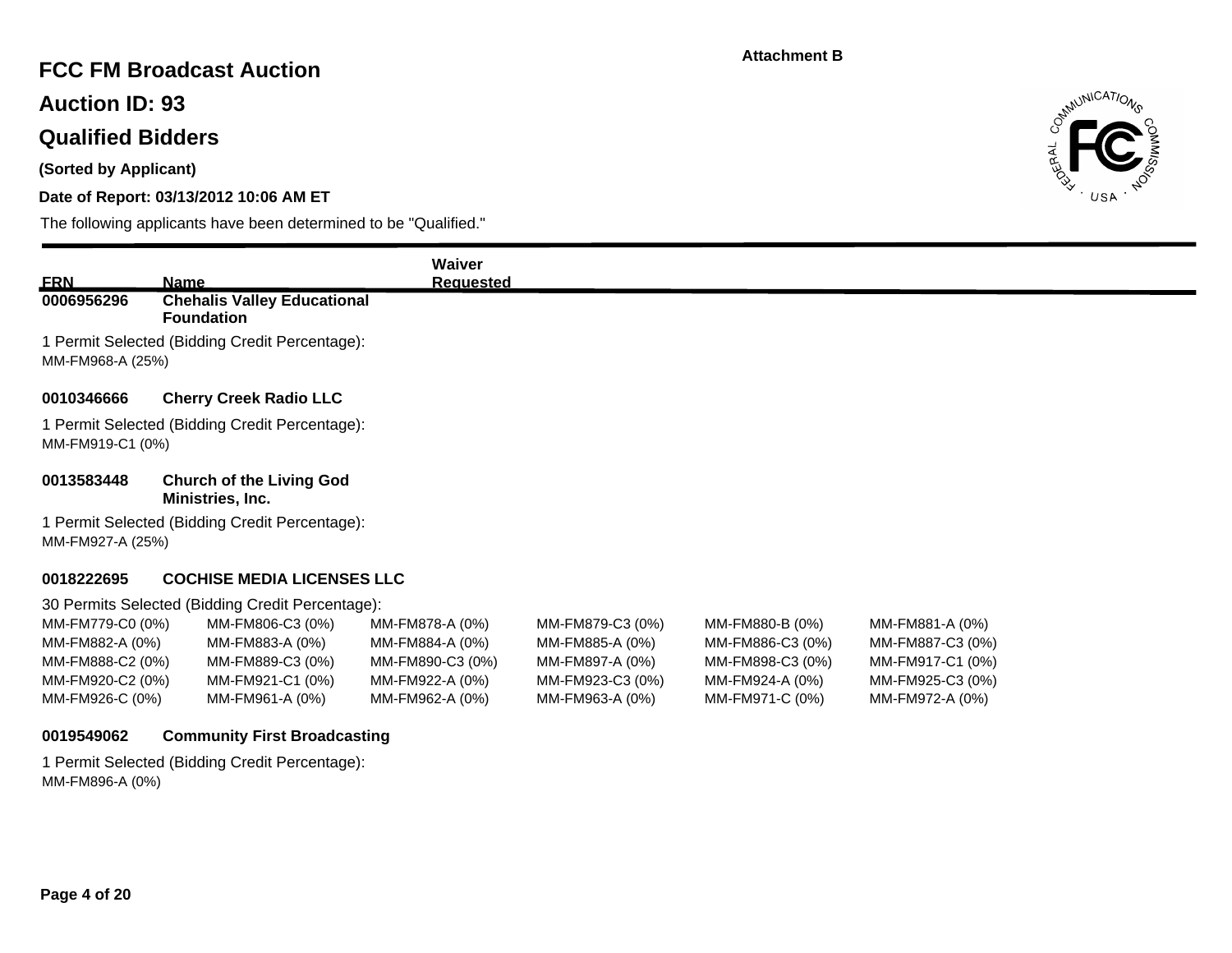## **FCC FM Broadcast Auction**

**Auction ID: 93**

### **Qualified Bidders**

**(Sorted by Applicant)**

### **Date of Report: 03/13/2012 10:06 AM ET**

The following applicants have been determined to be "Qualified."



| <b>ERN</b>        | <b>Name</b>                                      | Waiver<br><b>Requested</b> |                   |                   |                   |  |  |  |
|-------------------|--------------------------------------------------|----------------------------|-------------------|-------------------|-------------------|--|--|--|
| 0017331612        | <b>Cowan Broadcasting LLC</b>                    |                            |                   |                   |                   |  |  |  |
| MM-FM939-C2 (0%)  | 1 Permit Selected (Bidding Credit Percentage):   |                            |                   |                   |                   |  |  |  |
| 0008628612        | <b>Crawford, Charles E</b>                       |                            |                   |                   |                   |  |  |  |
|                   | 30 Permits Selected (Bidding Credit Percentage): |                            |                   |                   |                   |  |  |  |
| MM-FM543-A (35%)  | MM-FM839-A (35%)                                 | MM-FM902-C3 (35%)          | MM-FM903-A (35%)  | MM-FM904-C3 (35%) | MM-FM905-A (35%)  |  |  |  |
| MM-FM906-A (35%)  | MM-FM907-C3 (35%)                                | MM-FM928-C2 (35%)          | MM-FM929-A (35%)  | MM-FM930-C3 (35%) | MM-FM931-A (35%)  |  |  |  |
| MM-FM932-A (35%)  | MM-FM933-A (35%)                                 | MM-FM934-C3 (35%)          | MM-FM935-C3 (35%) | MM-FM944-C3 (35%) | MM-FM946-C3 (35%) |  |  |  |
| MM-FM947-A (35%)  | MM-FM948-A (35%)                                 | MM-FM949-C1 (35%)          | MM-FM950-A (35%)  | MM-FM951-C2 (35%) | MM-FM952-A (35%)  |  |  |  |
| MM-FM955-C3 (35%) | MM-FM956-C3 (35%)                                | MM-FM957-C2 (35%)          | MM-FM958-C3 (35%) | MM-FM959-C2 (35%) | MM-FM960-C2 (35%) |  |  |  |
| 0021394382        | <b>Cuellar, Tony E</b>                           |                            |                   |                   |                   |  |  |  |
| MM-FM949-C1 (35%) | 1 Permit Selected (Bidding Credit Percentage):   |                            |                   |                   |                   |  |  |  |
| 0014920532        | <b>Culpepper, Richard L</b>                      |                            |                   |                   |                   |  |  |  |
| MM-FM909-A (35%)  | 1 Permit Selected (Bidding Credit Percentage):   |                            |                   |                   |                   |  |  |  |
| 0021405741        | dudley, daniel f                                 |                            |                   |                   |                   |  |  |  |
|                   | 2 Permits Selected (Bidding Credit Percentage):  |                            |                   |                   |                   |  |  |  |

MM-FM891-A (25%) MM-FM927-A (25%)

#### **0014028153 Eande Broadcasting,LLC**

4 Permits Selected (Bidding Credit Percentage): MM-FM890-C3 (35%) MM-FM895-A (35%) MM-FM902-C3 (35%) MM-FM952-A (35%)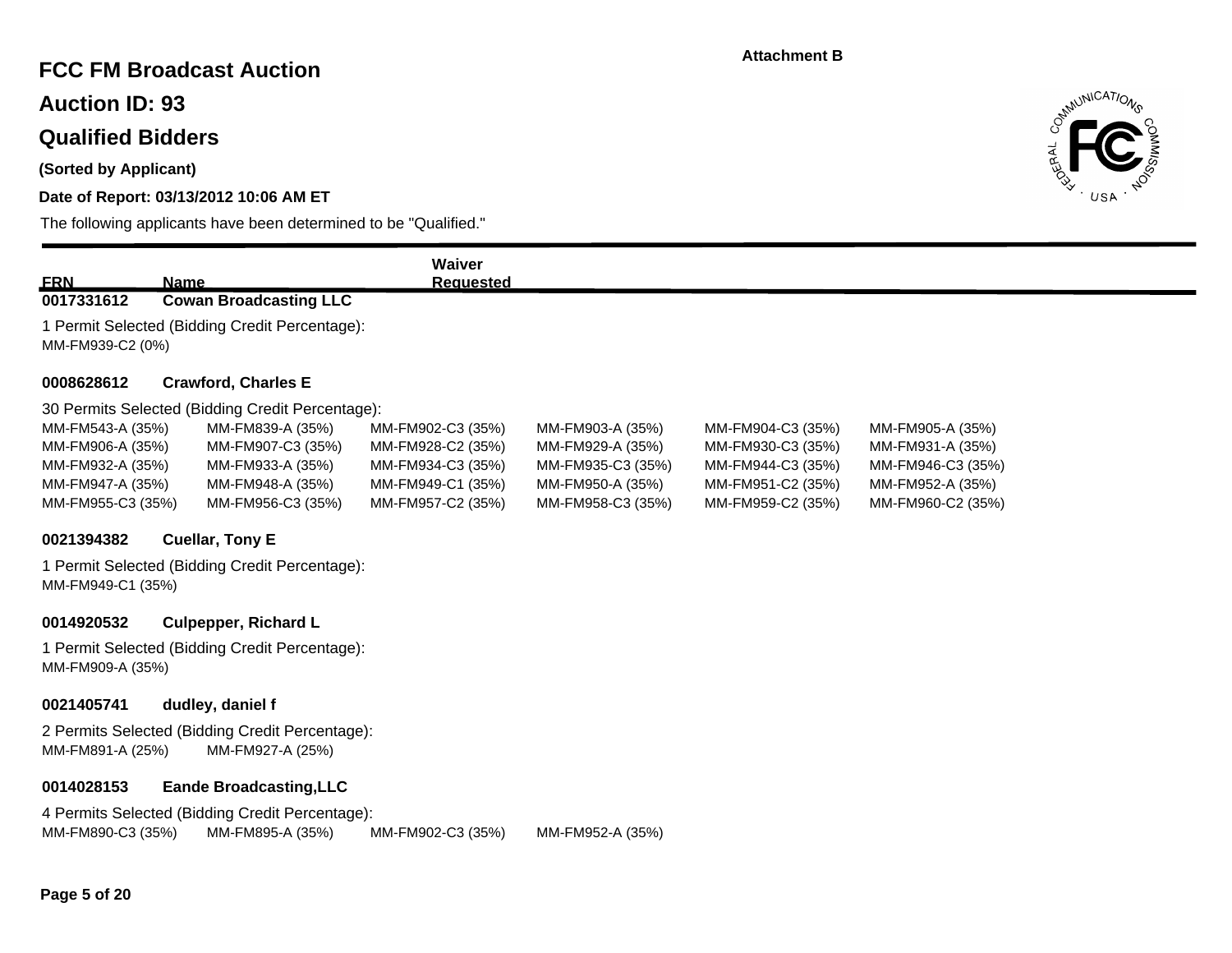## **FCC FM Broadcast Auction**

**Auction ID: 93**

# **Qualified Bidders**

**(Sorted by Applicant)**

### **Date of Report: 03/13/2012 10:06 AM ET**

The following applicants have been determined to be "Qualified."



|                                        |                                                                     | Waiver            |                   |                   |                  |  |
|----------------------------------------|---------------------------------------------------------------------|-------------------|-------------------|-------------------|------------------|--|
| <b>ERN</b><br>0019471457               | <b>Name</b><br>Earnhart, Donald                                     | <b>Requested</b>  |                   |                   |                  |  |
| MM-FM893-A (0%)                        | 1 Permit Selected (Bidding Credit Percentage):                      |                   |                   |                   |                  |  |
| 0021331053                             | Eastern Oklahoma State College                                      |                   |                   |                   |                  |  |
| MM-FM929-A (35%)                       | 2 Permits Selected (Bidding Credit Percentage):<br>MM-FM933-A (35%) |                   |                   |                   |                  |  |
| 0004121000                             | <b>Educational Media Foundation</b>                                 |                   |                   |                   |                  |  |
| All (0%)                               | 119 Permits Selected (Bidding Credit Percentage):                   |                   |                   |                   |                  |  |
| 0004770764                             | <b>Edwards Communications, LC</b>                                   |                   |                   |                   |                  |  |
| MM-FM908-A (0%)                        | 1 Permit Selected (Bidding Credit Percentage):                      |                   |                   |                   |                  |  |
| 0021408299                             | <b>Falletti, Christopher</b>                                        |                   |                   |                   |                  |  |
|                                        | 14 Permits Selected (Bidding Credit Percentage):                    |                   |                   |                   |                  |  |
| MM-FM810-C (35%)                       | MM-FM812-C1 (35%)                                                   | MM-FM878-A (35%)  | MM-FM888-C2 (35%) | MM-FM890-C3 (35%) | MM-FM901-A (35%) |  |
| MM-FM902-C3 (35%)<br>MM-FM930-C3 (35%) | MM-FM918-C1 (35%)<br>MM-FM931-A (35%)                               | MM-FM919-C1 (35%) | MM-FM922-A (35%)  | MM-FM924-A (35%)  | MM-FM927-A (35%) |  |
| 0003749892                             | <b>Glendive Broadcasting Corp.</b>                                  |                   |                   |                   |                  |  |
|                                        | 119 Permits Selected (Bidding Credit Percentage):                   |                   |                   |                   |                  |  |

All (0%)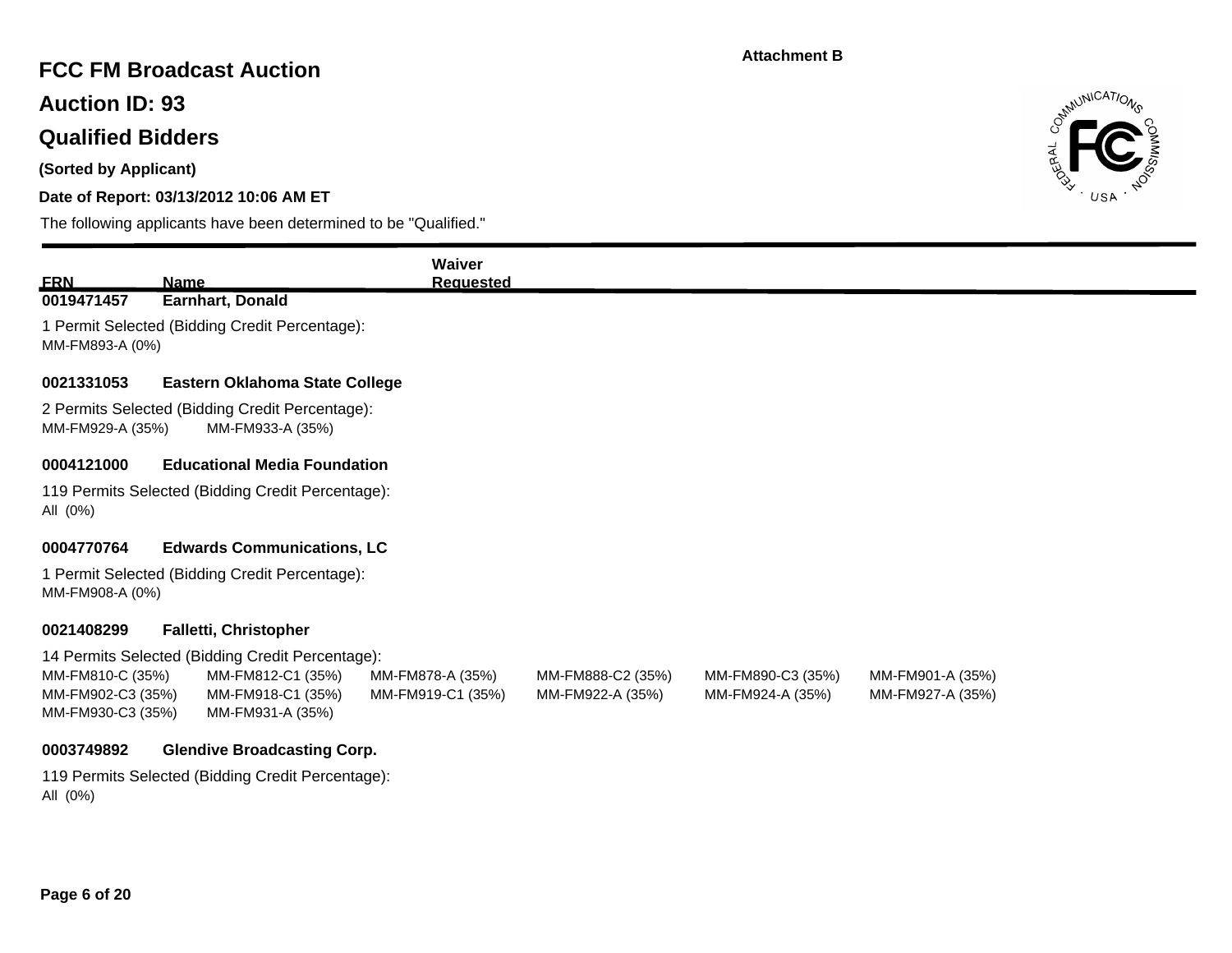# **FCC FM Broadcast Auction**

**Auction ID: 93**

## **Qualified Bidders**

**(Sorted by Applicant)**

### **Date of Report: 03/13/2012 10:06 AM ET**



| <b>FRN</b>       | <b>Name</b>                                       | <b>Waiver</b>    |
|------------------|---------------------------------------------------|------------------|
| 0008997082       | Good News Media, Inc.                             | <b>Requested</b> |
|                  | 1 Permit Selected (Bidding Credit Percentage):    |                  |
| MM-FM802-C3 (0%) |                                                   |                  |
|                  |                                                   |                  |
| 0001765809       | <b>Grace Broadcasting Services, Inc.</b>          |                  |
|                  | 1 Permit Selected (Bidding Credit Percentage):    |                  |
| MM-FM836-A (0%)  |                                                   |                  |
| 0021393921       | <b>HBD Media, LLC</b>                             |                  |
|                  | 1 Permit Selected (Bidding Credit Percentage):    |                  |
| MM-FM971-C (35%) |                                                   |                  |
|                  |                                                   |                  |
| 0021396890       | <b>HENDERSON, RYAN</b>                            |                  |
|                  | 1 Permit Selected (Bidding Credit Percentage):    |                  |
| MM-FM950-A (35%) |                                                   |                  |
| 0011335098       | <b>Hispanic Target Media Inc.</b>                 |                  |
|                  | 119 Permits Selected (Bidding Credit Percentage): |                  |
| All (0%)         |                                                   |                  |
| 0017034026       | Holy Family Communications, Inc.                  |                  |
|                  |                                                   |                  |
| MM-FM927-A (25%) | 1 Permit Selected (Bidding Credit Percentage):    |                  |
|                  |                                                   |                  |
| 0008756058       | <b>Hoopa Valley Tribe</b>                         |                  |
|                  | 1 Permit Selected (Bidding Credit Percentage):    |                  |
| MM-FM884-A (0%)  |                                                   |                  |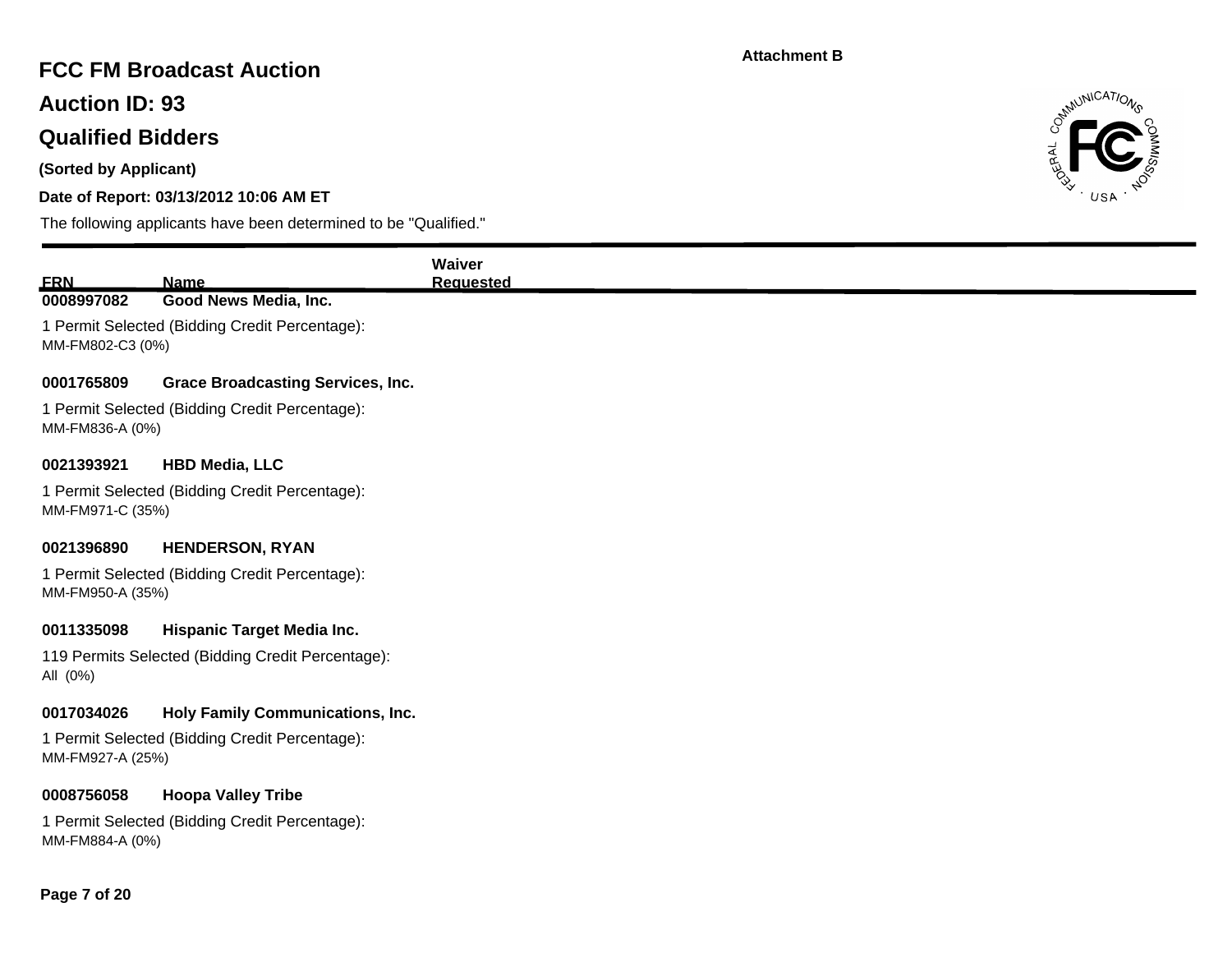## **FCC FM Broadcast Auction**

**Auction ID: 93**

## **Qualified Bidders**

**(Sorted by Applicant)**

### **Date of Report: 03/13/2012 10:06 AM ET**



| <b>ERN</b>                      | <b>Name</b>                                                                                              | Waiver<br><b>Requested</b> |
|---------------------------------|----------------------------------------------------------------------------------------------------------|----------------------------|
| 0021412812                      | Huth, Elizabeth                                                                                          |                            |
| MM-FM885-A (35%)                | 1 Permit Selected (Bidding Credit Percentage):                                                           |                            |
| 0002428506                      | <b>James River Broadcasting</b><br>Company, Inc.                                                         |                            |
| MM-FM834-A (0%)                 | 3 Permits Selected (Bidding Credit Percentage):<br>MM-FM942-A (0%)                                       | MM-FM943-C (0%)            |
| 0011349289                      | <b>JER Licenses, LLC</b>                                                                                 |                            |
| All (0%)                        | 119 Permits Selected (Bidding Credit Percentage):                                                        |                            |
| 0020909404<br>MM-FM907-C3 (25%) | <b>JWBP Broadcasting, LLC</b><br>1 Permit Selected (Bidding Credit Percentage):                          |                            |
| 0021413273<br>All (25%)         | Kacey Investments, Inc.<br>119 Permits Selected (Bidding Credit Percentage):                             |                            |
| 0003781762<br>MM-FM389-A (0%)   | <b>KANKAKEE VALLEY</b><br><b>BROADCASTING CO., INC</b><br>1 Permit Selected (Bidding Credit Percentage): |                            |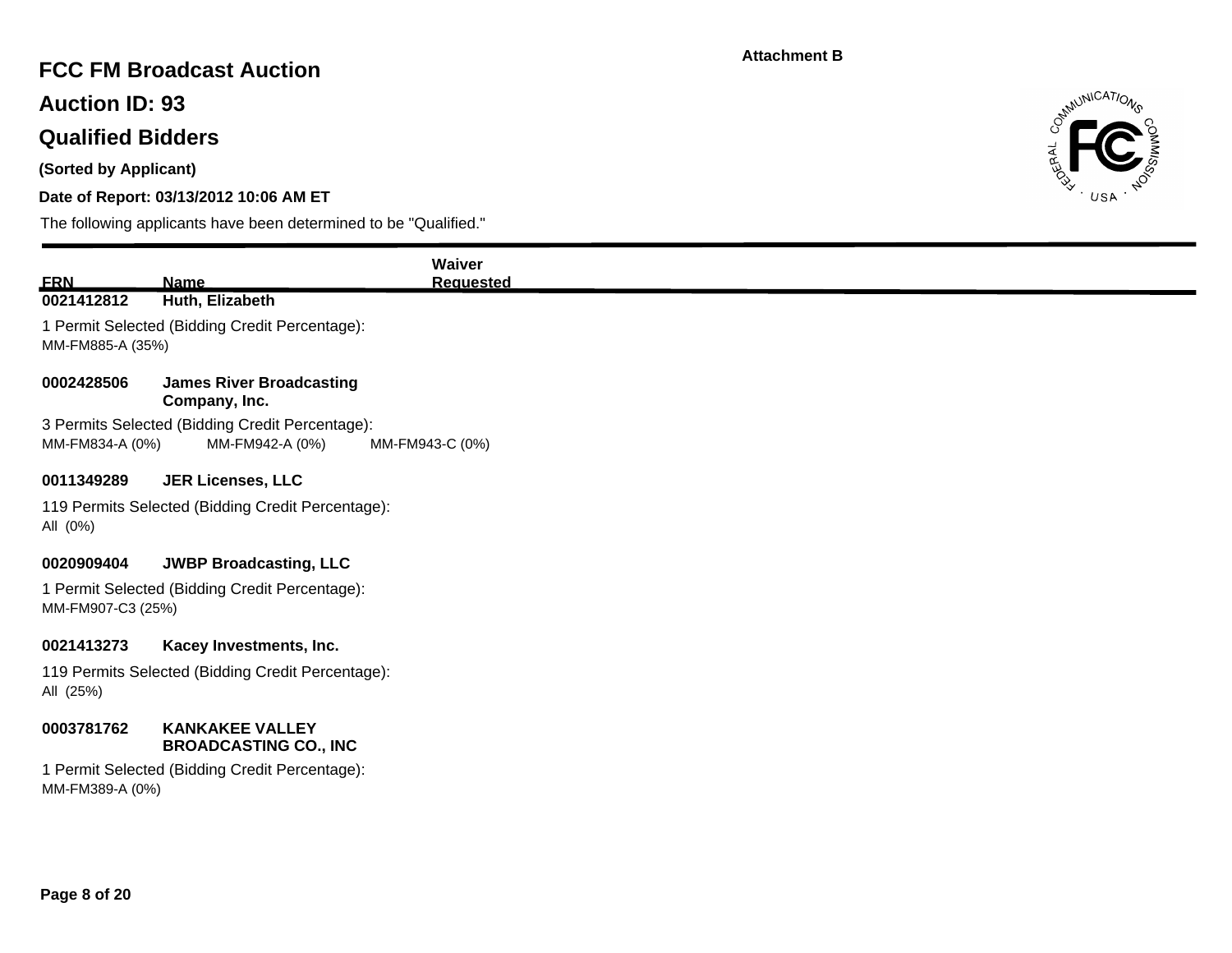### **FCC FM Broadcast Auction**

**Auction ID: 93**

## **Qualified Bidders**

**(Sorted by Applicant)**

### **Date of Report: 03/13/2012 10:06 AM ET**



| <b>ERN</b>                           | <b>Name</b>                                       | Waiver<br><b>Requested</b> |                   |                   |                   |  |
|--------------------------------------|---------------------------------------------------|----------------------------|-------------------|-------------------|-------------------|--|
| 0005076880                           | <b>Keystone Broadcasting</b>                      |                            |                   |                   |                   |  |
|                                      | Corporation                                       |                            |                   |                   |                   |  |
|                                      | 1 Permit Selected (Bidding Credit Percentage):    |                            |                   |                   |                   |  |
| MM-FM935-C3 (0%)                     |                                                   |                            |                   |                   |                   |  |
| 0011337292                           | Kona Coast Radio, LLC                             |                            |                   |                   |                   |  |
|                                      | 119 Permits Selected (Bidding Credit Percentage): |                            |                   |                   |                   |  |
| All (0%)                             |                                                   |                            |                   |                   |                   |  |
|                                      |                                                   |                            |                   |                   |                   |  |
| 0004992343                           | L. Topaz Enterprises, Inc.                        |                            |                   |                   |                   |  |
|                                      | 20 Permits Selected (Bidding Credit Percentage):  |                            |                   |                   |                   |  |
| MM-FM810-C (25%)                     | MM-FM862-C3 (25%)                                 | MM-FM878-A (25%)           | MM-FM882-A (25%)  | MM-FM897-A (25%)  | MM-FM898-C3 (25%) |  |
| MM-FM914-A (25%)                     | MM-FM915-A (25%)                                  | MM-FM918-C1 (25%)          | MM-FM919-C1 (25%) | MM-FM925-C3 (25%) | MM-FM937-A (25%)  |  |
| MM-FM938-A (25%)<br>MM-FM968-A (25%) | MM-FM939-C2 (25%)<br>MM-FM969-A (25%)             | MM-FM942-A (25%)           | MM-FM950-A (25%)  | MM-FM961-A (25%)  | MM-FM963-A (25%)  |  |
|                                      |                                                   |                            |                   |                   |                   |  |
| 0021021852                           | <b>Last Frontier Mediactive, LLC</b>              |                            |                   |                   |                   |  |
|                                      | 2 Permits Selected (Bidding Credit Percentage):   |                            |                   |                   |                   |  |
| MM-FM867-C2 (0%)                     | MM-FM868-C2 (0%)                                  |                            |                   |                   |                   |  |
| 0021409982                           | <b>Little Flower Ministries</b>                   |                            |                   |                   |                   |  |
|                                      | 2 Permits Selected (Bidding Credit Percentage):   |                            |                   |                   |                   |  |
| MM-FM867-C2 (35%)                    | MM-FM868-C2 (35%)                                 |                            |                   |                   |                   |  |
|                                      |                                                   |                            |                   |                   |                   |  |
| 0003786225                           | Lout, James M                                     |                            |                   |                   |                   |  |
|                                      | 1 Permit Selected (Bidding Credit Percentage):    |                            |                   |                   |                   |  |
| MM-FM907-C3 (25%)                    |                                                   |                            |                   |                   |                   |  |
|                                      |                                                   |                            |                   |                   |                   |  |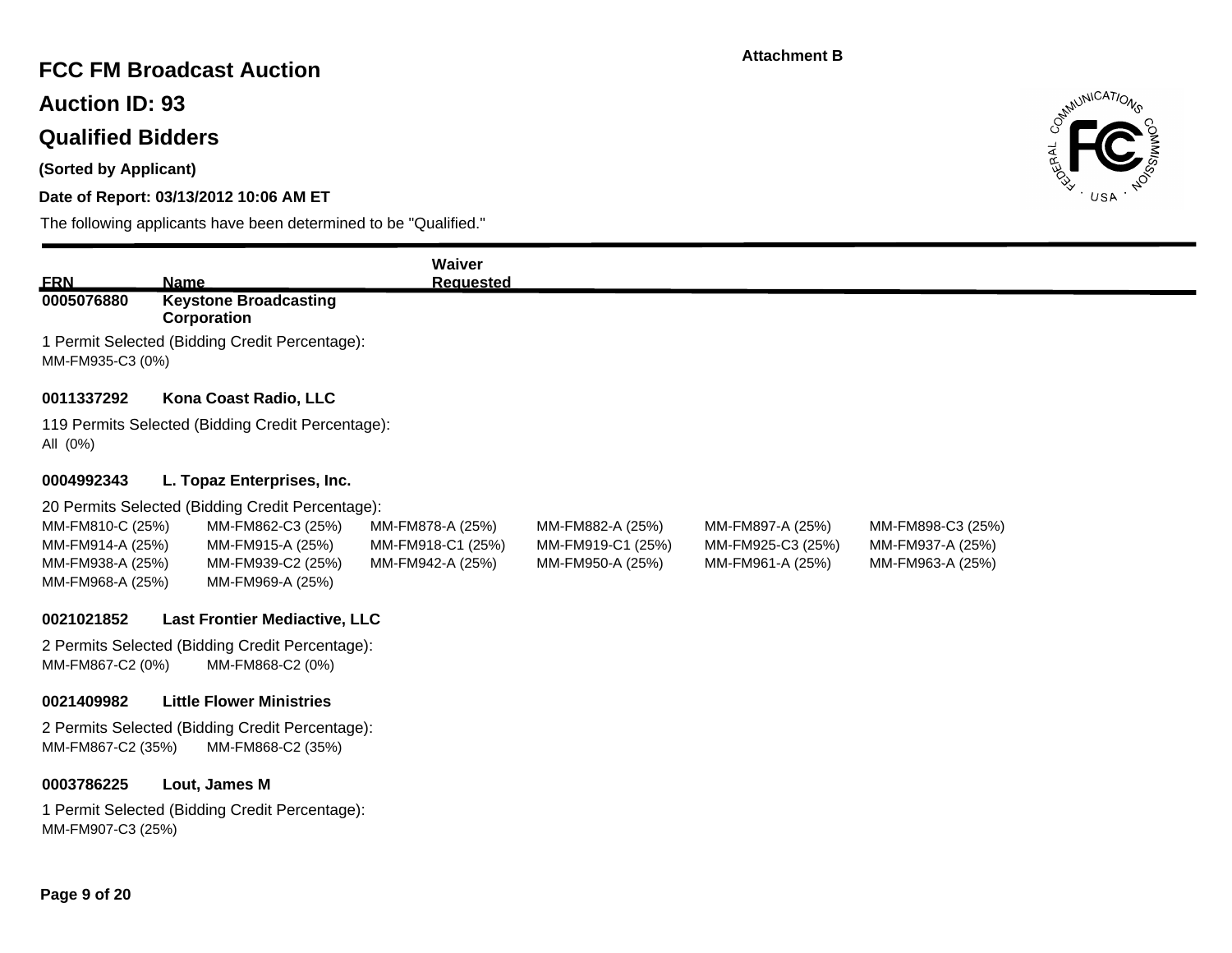# **FCC FM Broadcast Auction**

**Auction ID: 93**

## **Qualified Bidders**

**(Sorted by Applicant)**

### **Date of Report: 03/13/2012 10:06 AM ET**



| <b>ERN</b><br>0021408364 | <b>Name</b><br><b>Marble City Media, LLC</b>      |  |
|--------------------------|---------------------------------------------------|--|
| MM-FM870-A (25%)         | 1 Permit Selected (Bidding Credit Percentage):    |  |
| 0015859838               | <b>McCutchen III, William W</b>                   |  |
| All (0%)                 | 119 Permits Selected (Bidding Credit Percentage): |  |
| 0005855424               | McGlynn, Brian P                                  |  |
| MM-FM965-C3 (25%)        | 1 Permit Selected (Bidding Credit Percentage):    |  |
| 0021411517               | Mehvs, LLC                                        |  |
| All (35%)                | 119 Permits Selected (Bidding Credit Percentage): |  |
| 0021293840               | Moats II, Gary I                                  |  |
| MM-FM779-C0 (35%)        | 1 Permit Selected (Bidding Credit Percentage):    |  |
| 0021413000               | <b>Morgan Radio Company LLC</b>                   |  |
| MM-FM894-A (25%)         | 1 Permit Selected (Bidding Credit Percentage):    |  |
| 0021400056               | <b>MOUNTAINPLEX MEDIA, LLC</b>                    |  |
| MM-FM970-A (25%)         | 1 Permit Selected (Bidding Credit Percentage):    |  |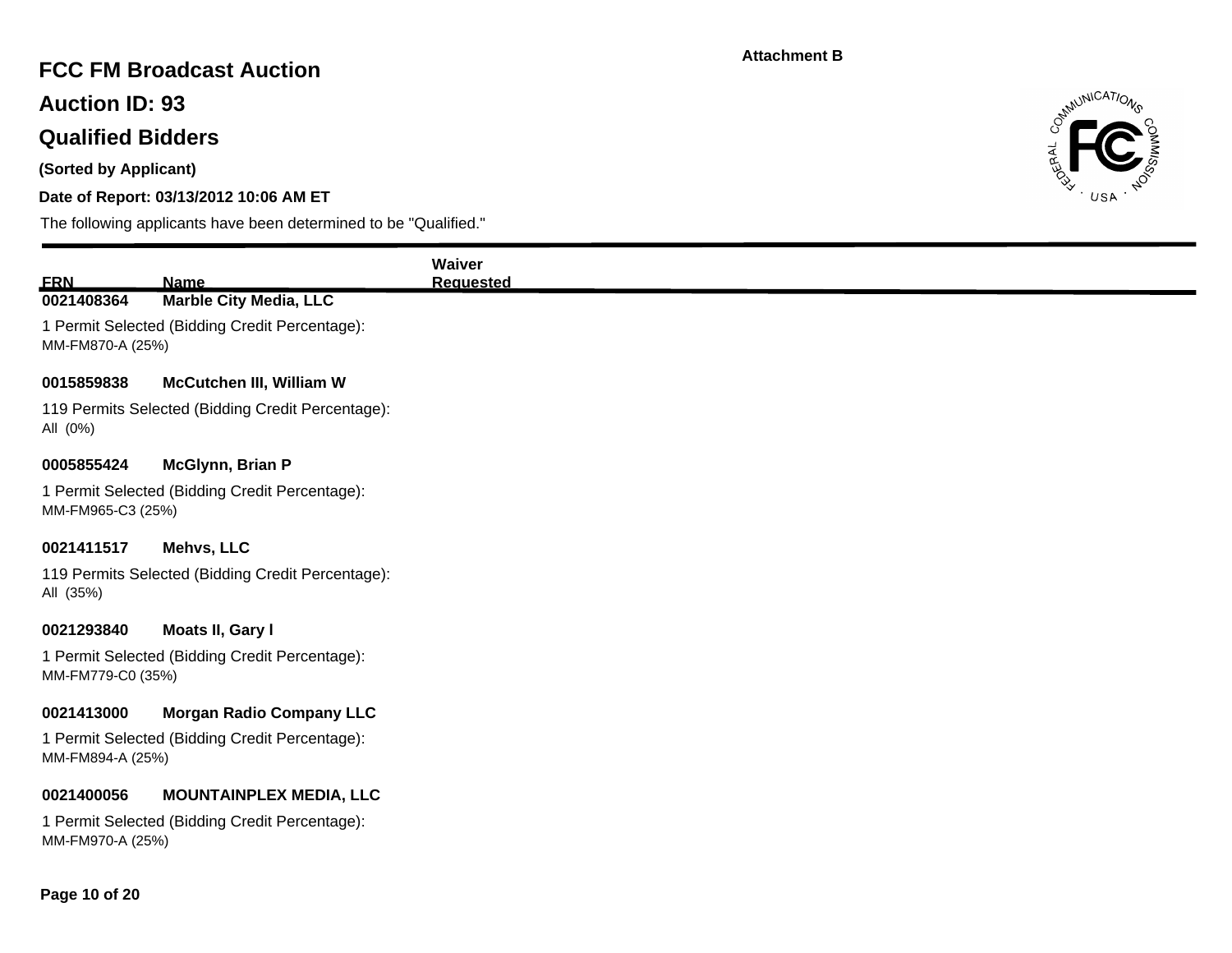## **FCC FM Broadcast Auction**

**Auction ID: 93**

# **Qualified Bidders**

**(Sorted by Applicant)**

### **Date of Report: 03/13/2012 10:06 AM ET**



| <u>FRN</u>        | Name                                                                                    | <b>Waiver</b><br><b>Requested</b> |                  |                   |                  |  |  |  |  |
|-------------------|-----------------------------------------------------------------------------------------|-----------------------------------|------------------|-------------------|------------------|--|--|--|--|
| 0021342001        | <b>Multi-Cultural Diversity Radio, Inc.</b>                                             |                                   |                  |                   |                  |  |  |  |  |
| MM-FM800-C2 (35%) | 3 Permits Selected (Bidding Credit Percentage):<br>MM-FM862-C3 (35%)                    | MM-FM969-A (35%)                  |                  |                   |                  |  |  |  |  |
| 0005034806        | <b>Munbilla Broadcasting Properties,</b><br>Ltd.                                        |                                   |                  |                   |                  |  |  |  |  |
|                   | 2 Permits Selected (Bidding Credit Percentage):<br>MM-FM952-A (25%)<br>MM-FM953-A (25%) |                                   |                  |                   |                  |  |  |  |  |
| 0006703417        | Northern Christian Radio, Inc.                                                          |                                   |                  |                   |                  |  |  |  |  |
| MM-FM802-C3 (0%)  | 1 Permit Selected (Bidding Credit Percentage):                                          |                                   |                  |                   |                  |  |  |  |  |
| 0020856969        | Northern Nevada Media, Inc.                                                             |                                   |                  |                   |                  |  |  |  |  |
| MM-FM924-A (0%)   | 2 Permits Selected (Bidding Credit Percentage):<br>MM-FM925-C3 (0%)                     |                                   |                  |                   |                  |  |  |  |  |
| 0017873902        | <b>Northway Broadcasting</b>                                                            |                                   |                  |                   |                  |  |  |  |  |
| MM-FM880-B (25%)  | 4 Permits Selected (Bidding Credit Percentage):<br>MM-FM925-C3 (25%)                    | MM-FM926-C (25%)                  | MM-FM966-A (25%) |                   |                  |  |  |  |  |
| 0021412846        | Oswald, JoAnn M                                                                         |                                   |                  |                   |                  |  |  |  |  |
|                   | 1 Permit Selected (Bidding Credit Percentage):<br>MM-FM922-A (35%)                      |                                   |                  |                   |                  |  |  |  |  |
| 0004378220        | <b>Owensville Communications, LLC</b>                                                   |                                   |                  |                   |                  |  |  |  |  |
| MM-FM389-A (25%)  | 31 Permits Selected (Bidding Credit Percentage):<br>MM-FM810-C (25%)                    | MM-FM825-A (25%)                  | MM-FM870-A (25%) | MM-FM871-C3 (25%) | MM-FM872-A (25%) |  |  |  |  |
| . .<br>.          |                                                                                         |                                   |                  |                   |                  |  |  |  |  |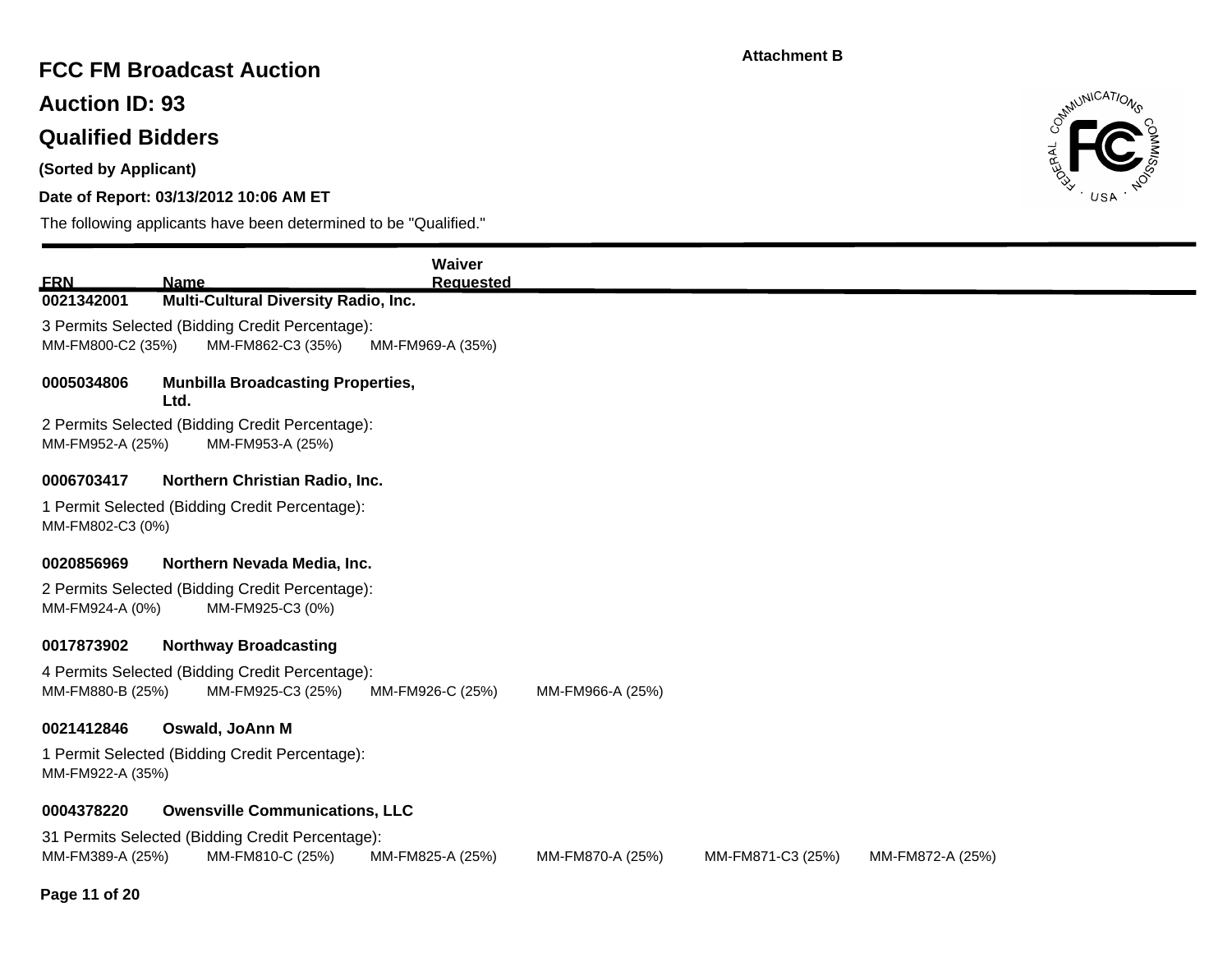## **FCC FM Broadcast Auction**

**Auction ID: 93**

## **Qualified Bidders**

**(Sorted by Applicant)**

### **Date of Report: 03/13/2012 10:06 AM ET**

The following applicants have been determined to be "Qualified."



|                                        |                                                  | Waiver            |                  |                   |                   |  |
|----------------------------------------|--------------------------------------------------|-------------------|------------------|-------------------|-------------------|--|
| <u>ERN</u>                             | <b>Name</b>                                      | <b>Requested</b>  |                  |                   |                   |  |
| 0004378220                             | <b>Owensville Communications, LLC</b>            |                   |                  |                   |                   |  |
|                                        | 31 Permits Selected (Bidding Credit Percentage): |                   |                  |                   |                   |  |
| MM-FM875-A (25%)                       | MM-FM876-C3 (25%)                                | MM-FM877-C3 (25%) | MM-FM880-B (25%) | MM-FM882-A (25%)  | MM-FM884-A (25%)  |  |
| MM-FM885-A (25%)                       | MM-FM891-A (25%)                                 | MM-FM893-A (25%)  | MM-FM896-A (25%) | MM-FM899-A (25%)  | MM-FM919-C1 (25%) |  |
| MM-FM921-C1 (25%)                      | MM-FM922-A (25%)                                 | MM-FM923-C3 (25%) | MM-FM927-A (25%) | MM-FM928-C2 (25%) | MM-FM931-A (25%)  |  |
| MM-FM932-A (25%)<br>MM-FM972-A (25%)   | MM-FM935-C3 (25%)                                | MM-FM940-A (25%)  | MM-FM941-C (25%) | MM-FM966-A (25%)  | MM-FM968-A (25%)  |  |
| 0021408273                             | Parker, Patrick                                  |                   |                  |                   |                   |  |
|                                        |                                                  |                   |                  |                   |                   |  |
|                                        | 8 Permits Selected (Bidding Credit Percentage):  |                   |                  |                   |                   |  |
| MM-FM871-C3 (35%)<br>MM-FM928-C2 (35%) | MM-FM875-A (35%)<br>MM-FM929-A (35%)             | MM-FM876-C3 (35%) | MM-FM884-A (35%) | MM-FM885-A (35%)  | MM-FM912-C3 (35%) |  |
| 0013866751                             | Paskvan Media, Inc.                              |                   |                  |                   |                   |  |
|                                        | 1 Permit Selected (Bidding Credit Percentage):   |                   |                  |                   |                   |  |
| MM-FM910-C1 (25%)                      |                                                  |                   |                  |                   |                   |  |
| 0015904345                             | Payne, Michael A                                 |                   |                  |                   |                   |  |
|                                        | 2 Permits Selected (Bidding Credit Percentage):  |                   |                  |                   |                   |  |
| MM-FM909-A (35%)                       | MM-FM927-A (35%)                                 |                   |                  |                   |                   |  |
| 0011463007                             | <b>Post Rock Communications</b>                  |                   |                  |                   |                   |  |
|                                        | 4 Permits Selected (Bidding Credit Percentage):  |                   |                  |                   |                   |  |
| MM-FM883-A (35%)                       | MM-FM890-C3 (35%)                                | MM-FM902-C3 (35%) | MM-FM968-A (35%) |                   |                   |  |
| 0008555310                             | <b>Pyeatt, Katherine</b>                         |                   |                  |                   |                   |  |
|                                        | 1 Permit Selected (Bidding Credit Percentage):   |                   |                  |                   |                   |  |
| MM-FM953-A (25%)                       |                                                  |                   |                  |                   |                   |  |

**Page 12 of 20**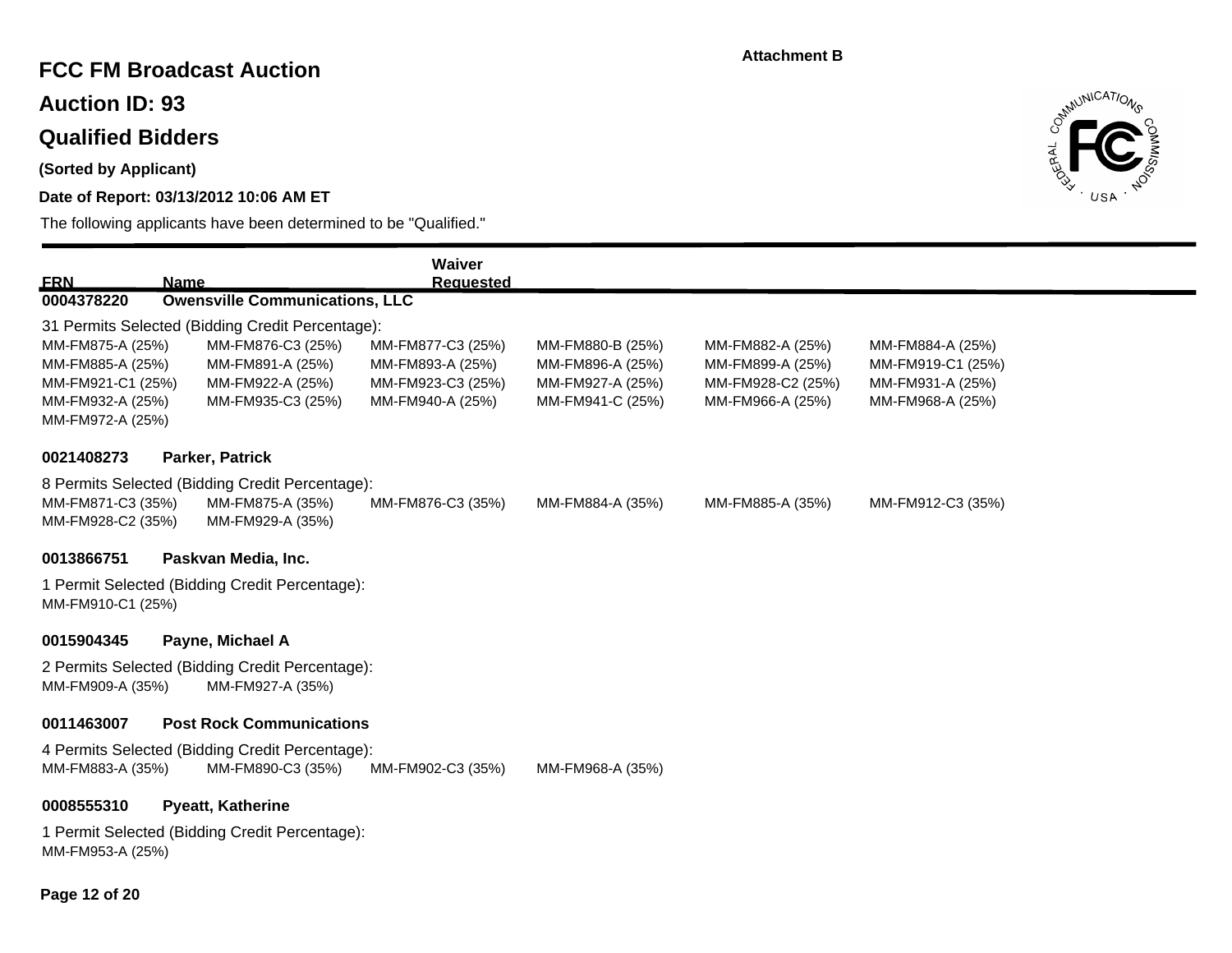## **FCC FM Broadcast Auction**

**Auction ID: 93**

# **Qualified Bidders**

**(Sorted by Applicant)**

### **Date of Report: 03/13/2012 10:06 AM ET**



| <b>ERN</b>        | <b>Name</b>                                                        |                                                   | Waiver<br><b>Requested</b> |                   |                   |                   |  |  |  |
|-------------------|--------------------------------------------------------------------|---------------------------------------------------|----------------------------|-------------------|-------------------|-------------------|--|--|--|
| 0021406228        |                                                                    | <b>RADIO ENTERPRISES LLC</b>                      |                            |                   |                   |                   |  |  |  |
|                   |                                                                    | 10 Permits Selected (Bidding Credit Percentage):  |                            |                   |                   |                   |  |  |  |
| MM-FM763-A (35%)  |                                                                    | MM-FM765-A (35%)                                  | MM-FM871-C3 (35%)          | MM-FM872-A (35%)  | MM-FM874-C3 (35%) | MM-FM875-A (35%)  |  |  |  |
| MM-FM876-C3 (35%) |                                                                    | MM-FM877-C3 (35%)                                 | MM-FM905-A (35%)           | MM-FM906-A (35%)  |                   |                   |  |  |  |
| 0005019252        |                                                                    | Radio Georgia, Inc.                               |                            |                   |                   |                   |  |  |  |
|                   | 1 Permit Selected (Bidding Credit Percentage):<br>MM-FM893-A (25%) |                                                   |                            |                   |                   |                   |  |  |  |
| 0006013478        |                                                                    | Radio Pacific, Inc.                               |                            |                   |                   |                   |  |  |  |
|                   |                                                                    | 1 Permit Selected (Bidding Credit Percentage):    |                            |                   |                   |                   |  |  |  |
| MM-FM968-A (0%)   |                                                                    |                                                   |                            |                   |                   |                   |  |  |  |
| 0004978763        |                                                                    | radio partners llc                                |                            |                   |                   |                   |  |  |  |
| MM-FM940-A (0%)   |                                                                    | 1 Permit Selected (Bidding Credit Percentage):    |                            |                   |                   |                   |  |  |  |
| 0001536010        |                                                                    | <b>Redwood Empire Stereocasters</b>               |                            |                   |                   |                   |  |  |  |
| MM-FM881-A (0%)   |                                                                    | 1 Permit Selected (Bidding Credit Percentage):    |                            |                   |                   |                   |  |  |  |
| 0018037150        |                                                                    | <b>Reston Translator, LLC</b>                     |                            |                   |                   |                   |  |  |  |
|                   |                                                                    | 6 Permits Selected (Bidding Credit Percentage):   |                            |                   |                   |                   |  |  |  |
| MM-FM779-C0 (35%) |                                                                    | MM-FM886-C3 (35%)                                 | MM-FM887-C3 (35%)          | MM-FM888-C2 (35%) | MM-FM889-C3 (35%) | MM-FM890-C3 (35%) |  |  |  |
| 0012348777        |                                                                    | <b>RF Services inc.</b>                           |                            |                   |                   |                   |  |  |  |
|                   |                                                                    | 116 Permits Selected (Bidding Credit Percentage): |                            |                   |                   |                   |  |  |  |
| MM-FM389-A (25%)  |                                                                    | MM-FM543-A (25%)                                  | MM-FM763-A (25%)           | MM-FM765-A (25%)  | MM-FM779-C0 (25%) | MM-FM800-C2 (25%) |  |  |  |
| Page 13 of 20     |                                                                    |                                                   |                            |                   |                   |                   |  |  |  |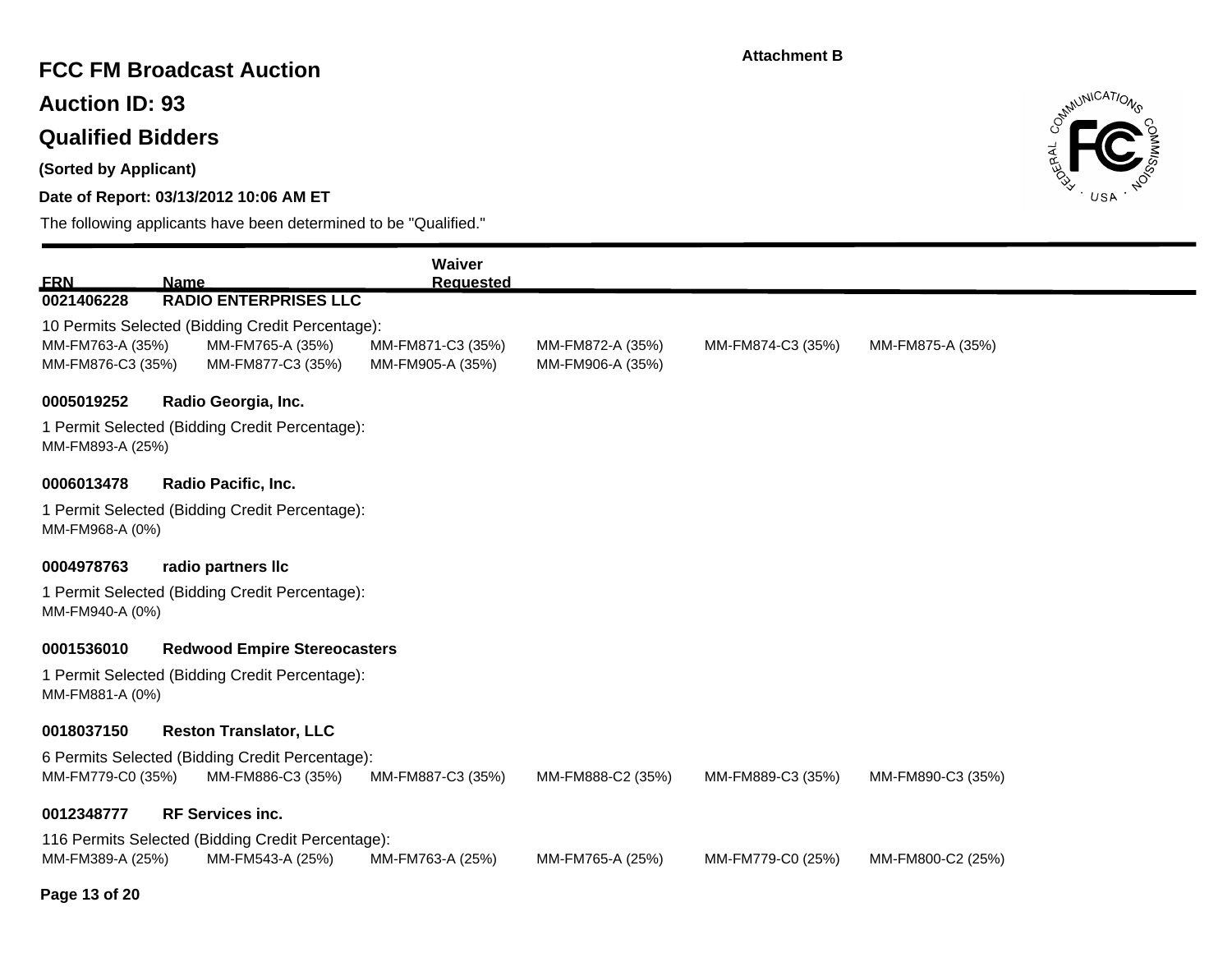## **FCC FM Broadcast Auction**

**Auction ID: 93**

### **Qualified Bidders**

**(Sorted by Applicant)**

### **Date of Report: 03/13/2012 10:06 AM ET**

The following applicants have been determined to be "Qualified."



| <b>ERN</b><br>Name                                |                         | Waiver<br><b>Requested</b> |                   |                   |                   |  |  |  |
|---------------------------------------------------|-------------------------|----------------------------|-------------------|-------------------|-------------------|--|--|--|
| 0012348777                                        | <b>RF Services inc.</b> |                            |                   |                   |                   |  |  |  |
| 116 Permits Selected (Bidding Credit Percentage): |                         |                            |                   |                   |                   |  |  |  |
| MM-FM802-C3 (25%)                                 | MM-FM805-A (25%)        | MM-FM806-C3 (25%)          | MM-FM810-C (25%)  | MM-FM812-C1 (25%) | MM-FM825-A (25%)  |  |  |  |
| MM-FM834-A (25%)                                  | MM-FM835-A (25%)        | MM-FM836-A (25%)           | MM-FM839-A (25%)  | MM-FM860-A (25%)  | MM-FM862-C3 (25%) |  |  |  |
| MM-FM867-C2 (25%)                                 | MM-FM868-C2 (25%)       | MM-FM869-C0 (25%)          | MM-FM870-A (25%)  | MM-FM871-C3 (25%) | MM-FM872-A (25%)  |  |  |  |
| MM-FM874-C3 (25%)                                 | MM-FM875-A (25%)        | MM-FM876-C3 (25%)          | MM-FM877-C3 (25%) | MM-FM878-A (25%)  | MM-FM879-C3 (25%) |  |  |  |
| MM-FM880-B (25%)                                  | MM-FM882-A (25%)        | MM-FM883-A (25%)           | MM-FM884-A (25%)  | MM-FM885-A (25%)  | MM-FM887-C3 (25%) |  |  |  |
| MM-FM888-C2 (25%)                                 | MM-FM889-C3 (25%)       | MM-FM890-C3 (25%)          | MM-FM891-A (25%)  | MM-FM892-A (25%)  | MM-FM893-A (25%)  |  |  |  |
| MM-FM894-A (25%)                                  | MM-FM895-A (25%)        | MM-FM896-A (25%)           | MM-FM897-A (25%)  | MM-FM898-C3 (25%) | MM-FM899-A (25%)  |  |  |  |
| MM-FM901-A (25%)                                  | MM-FM902-C3 (25%)       | MM-FM903-A (25%)           | MM-FM904-C3 (25%) | MM-FM905-A (25%)  | MM-FM906-A (25%)  |  |  |  |
| MM-FM907-C3 (25%)                                 | MM-FM908-A (25%)        | MM-FM909-A (25%)           | MM-FM910-C1 (25%) | MM-FM911-C3 (25%) | MM-FM912-C3 (25%) |  |  |  |
| MM-FM914-A (25%)                                  | MM-FM915-A (25%)        | MM-FM916-A (25%)           | MM-FM917-C1 (25%) | MM-FM918-C1 (25%) | MM-FM919-C1 (25%) |  |  |  |
| MM-FM920-C2 (25%)                                 | MM-FM921-C1 (25%)       | MM-FM922-A (25%)           | MM-FM923-C3 (25%) | MM-FM924-A (25%)  | MM-FM925-C3 (25%) |  |  |  |
| MM-FM927-A (25%)                                  | MM-FM928-C2 (25%)       | MM-FM929-A (25%)           | MM-FM930-C3 (25%) | MM-FM931-A (25%)  | MM-FM932-A (25%)  |  |  |  |
| MM-FM933-A (25%)                                  | MM-FM934-C3 (25%)       | MM-FM935-C3 (25%)          | MM-FM936-A (25%)  | MM-FM937-A (25%)  | MM-FM938-A (25%)  |  |  |  |
| MM-FM939-C2 (25%)                                 | MM-FM940-A (25%)        | MM-FM941-C (25%)           | MM-FM942-A (25%)  | MM-FM943-C (25%)  | MM-FM944-C3 (25%) |  |  |  |
| MM-FM946-C3 (25%)                                 | MM-FM947-A (25%)        | MM-FM948-A (25%)           | MM-FM949-C1 (25%) | MM-FM950-A (25%)  | MM-FM951-C2 (25%) |  |  |  |
| MM-FM952-A (25%)                                  | MM-FM953-A (25%)        | MM-FM955-C3 (25%)          | MM-FM956-C3 (25%) | MM-FM957-C2 (25%) | MM-FM958-C3 (25%) |  |  |  |
| MM-FM959-C2 (25%)                                 | MM-FM960-C2 (25%)       | MM-FM961-A (25%)           | MM-FM962-A (25%)  | MM-FM963-A (25%)  | MM-FM964-A (25%)  |  |  |  |
| MM-FM965-C3 (25%)                                 | MM-FM966-A (25%)        | MM-FM967-A (25%)           | MM-FM968-A (25%)  | MM-FM969-A (25%)  | MM-FM970-A (25%)  |  |  |  |
| MM-FM971-C (25%)                                  | MM-FM972-A (25%)        |                            |                   |                   |                   |  |  |  |

#### **0016909616 Riverfront Broadcasting LLC**

1 Permit Selected (Bidding Credit Percentage): MM-FM942-A (0%)

**0005032370 Roberson, ALFRED 'Pat' L**

1 Permit Selected (Bidding Credit Percentage): MM-FM763-A (35%)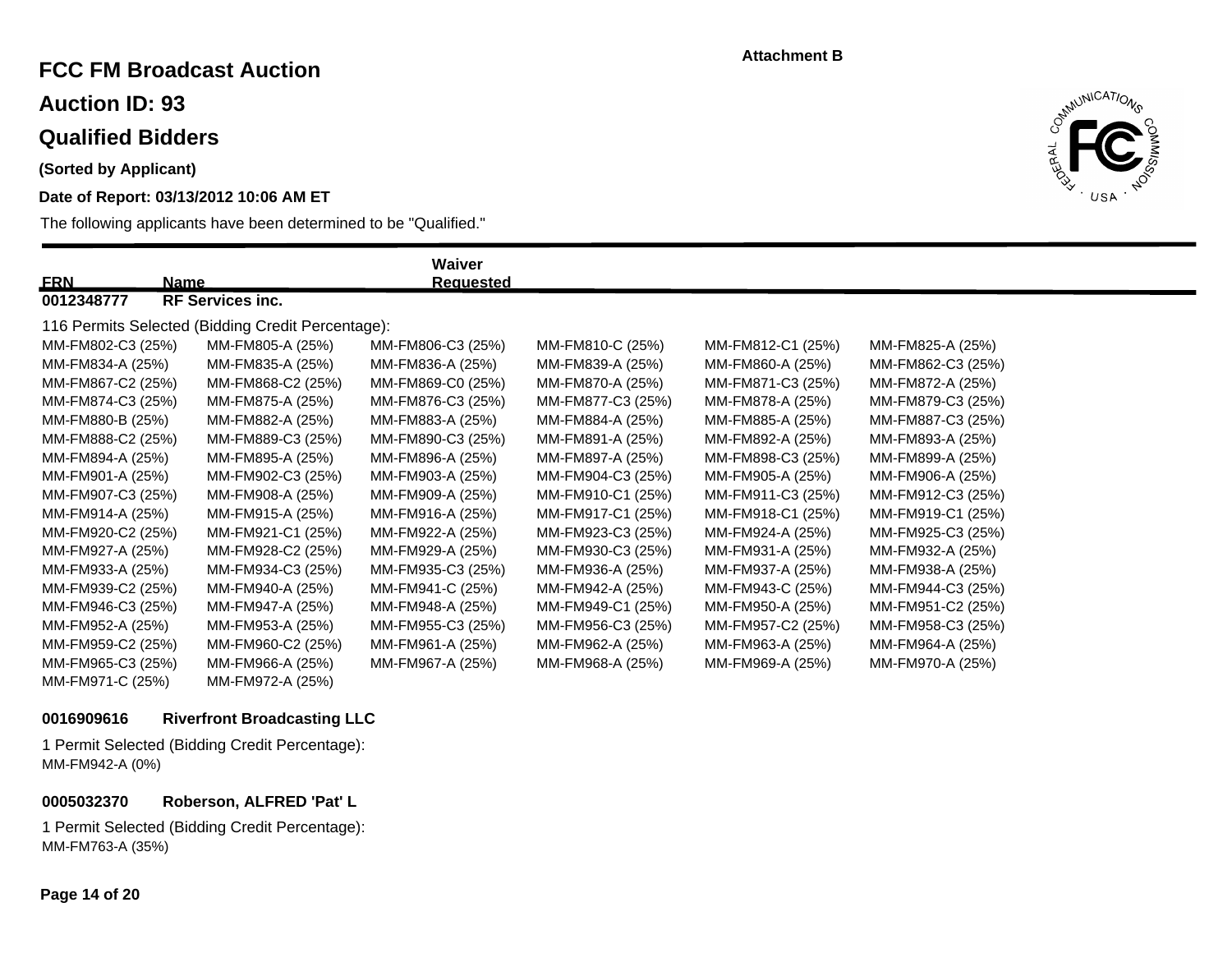## **FCC FM Broadcast Auction**

**Auction ID: 93**

# **Qualified Bidders**

**(Sorted by Applicant)**

### **Date of Report: 03/13/2012 10:06 AM ET**



| <b>FRN</b>                            | <b>Name</b>                                                                              | Waiver<br><b>Requested</b>            |                  |                   |                  |
|---------------------------------------|------------------------------------------------------------------------------------------|---------------------------------------|------------------|-------------------|------------------|
| 0017044744                            | <b>Rural Tennessee Educational</b><br><b>Foundation</b>                                  |                                       |                  |                   |                  |
| MM-FM779-C0 (35%)<br>MM-FM895-A (35%) | 8 Permits Selected (Bidding Credit Percentage):<br>MM-FM835-A (35%)<br>MM-FM919-C1 (35%) | MM-FM836-A (35%)                      | MM-FM882-A (35%) | MM-FM890-C3 (35%) | MM-FM893-A (35%) |
| 0007259666                            | Scott Jr., Clyde                                                                         |                                       |                  |                   |                  |
| MM-FM895-A (25%)                      | 1 Permit Selected (Bidding Credit Percentage):                                           |                                       |                  |                   |                  |
| 0021396924                            | Scott, Jerald L                                                                          |                                       |                  |                   |                  |
| MM-FM802-C3 (35%)                     | 1 Permit Selected (Bidding Credit Percentage):                                           |                                       |                  |                   |                  |
| 0017040510                            | <b>Smile FM</b>                                                                          |                                       |                  |                   |                  |
| MM-FM802-C3 (0%)                      | 1 Permit Selected (Bidding Credit Percentage):                                           |                                       |                  |                   |                  |
| 0004992301                            | <b>Smoke and Mirrors LLC</b>                                                             |                                       |                  |                   |                  |
| MM-FM878-A (0%)                       | 4 Permits Selected (Bidding Credit Percentage):<br>MM-FM880-B (0%)                       | MM-FM882-A (0%)                       | MM-FM968-A (0%)  |                   |                  |
| 0021415518                            | Sound of Hope Radio Network, Inc.                                                        |                                       |                  |                   |                  |
| MM-FM825-A (35%)<br>MM-FM899-A (35%)  | 9 Permits Selected (Bidding Credit Percentage):<br>MM-FM878-A (35%)<br>MM-FM967-A (35%)  | MM-FM879-C3 (35%)<br>MM-FM968-A (35%) | MM-FM881-A (35%) | MM-FM883-A (35%)  | MM-FM885-A (35%) |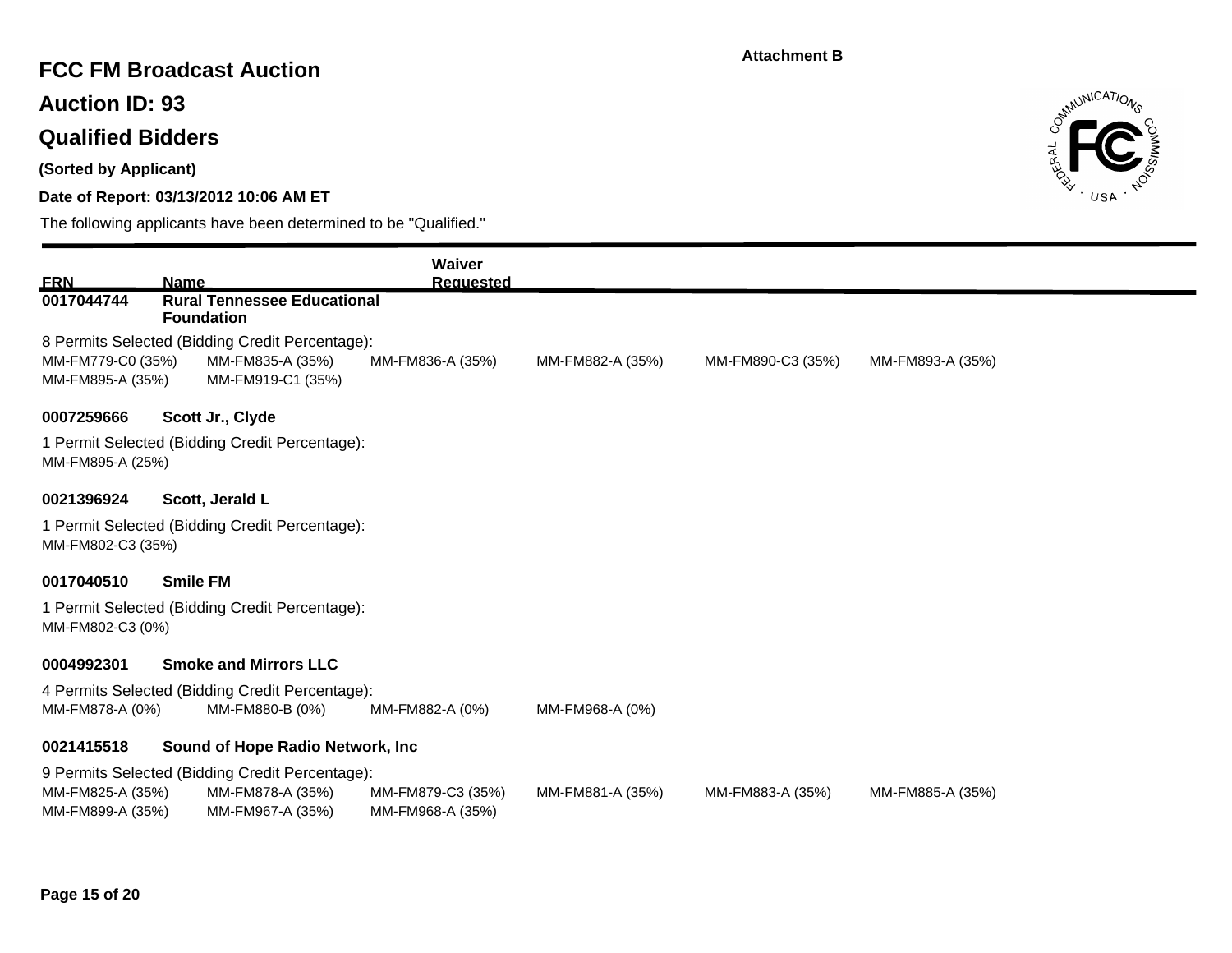# **FCC FM Broadcast Auction**

**Auction ID: 93**

### **Qualified Bidders**

**(Sorted by Applicant)**

### **Date of Report: 03/13/2012 10:06 AM ET**

The following applicants have been determined to be "Qualified."



|                   |                                                                     | Waiver            |                   |                   |                   |  |
|-------------------|---------------------------------------------------------------------|-------------------|-------------------|-------------------|-------------------|--|
| <b>ERN</b>        | <b>Name</b>                                                         | <b>Requested</b>  |                   |                   |                   |  |
| 0011019478        | Southeastern Oklahoma Radio,<br><b>LLC</b>                          |                   |                   |                   |                   |  |
| MM-FM932-A (0%)   | 1 Permit Selected (Bidding Credit Percentage):                      |                   |                   |                   |                   |  |
| 0004986485        | <b>SSR Communications, Inc.</b>                                     |                   |                   |                   |                   |  |
| MM-FM543-A (25%)  | 5 Permits Selected (Bidding Credit Percentage):<br>MM-FM893-A (25%) | MM-FM894-A (25%)  | MM-FM895-A (25%)  | MM-FM916-A (25%)  |                   |  |
| 0019796556        | <b>Star Point Broadcasting</b>                                      |                   |                   |                   |                   |  |
| All (0%)          | 119 Permits Selected (Bidding Credit Percentage):                   |                   |                   |                   |                   |  |
| 0020104782        | <b>Sunnylands Broadcasting, LLC</b>                                 |                   |                   |                   |                   |  |
| All (0%)          | 119 Permits Selected (Bidding Credit Percentage):                   |                   |                   |                   |                   |  |
| 0011350204        | <b>Sunriver Broadcasting</b>                                        |                   |                   |                   |                   |  |
|                   | 119 Permits Selected (Bidding Credit Percentage):                   |                   |                   |                   |                   |  |
| MM-FM389-A (25%)  | MM-FM543-A (25%)                                                    | MM-FM763-A (25%)  | MM-FM765-A (25%)  | MM-FM779-C0 (25%) | MM-FM800-C2 (25%) |  |
| MM-FM802-C3 (25%) | MM-FM805-A (25%)                                                    | MM-FM806-C3 (25%) | MM-FM810-C (25%)  | MM-FM812-C1 (25%) | MM-FM825-A (25%)  |  |
| MM-FM834-A (25%)  | MM-FM835-A (25%)                                                    | MM-FM836-A (25%)  | MM-FM839-A (25%)  | MM-FM860-A (25%)  | MM-FM862-C3 (25%) |  |
| MM-FM867-C2 (25%) | MM-FM868-C2 (25%)                                                   | MM-FM869-C0 (25%) | MM-FM870-A (25%)  | MM-FM871-C3 (25%) | MM-FM872-A (25%)  |  |
| MM-FM874-C3 (25%) | MM-FM875-A (25%)                                                    | MM-FM876-C3 (25%) | MM-FM877-C3 (25%) | MM-FM878-A (25%)  | MM-FM879-C3 (25%) |  |
| MM-FM880-B (25%)  | MM-FM881-A (25%)                                                    | MM-FM882-A (25%)  | MM-FM883-A (25%)  | MM-FM884-A (25%)  | MM-FM885-A (25%)  |  |
| MM-FM886-C3 (25%) | MM-FM887-C3 (25%)                                                   | MM-FM888-C2 (25%) | MM-FM889-C3 (25%) | MM-FM890-C3 (25%) | MM-FM891-A (25%)  |  |
| MM-FM892-A (25%)  | MM-FM893-A (25%)                                                    | MM-FM894-A (25%)  | MM-FM895-A (25%)  | MM-FM896-A (25%)  | MM-FM897-A (25%)  |  |
| MM-FM898-C3 (25%) | MM-FM899-A (25%)                                                    | MM-FM901-A (25%)  | MM-FM902-C3 (25%) | MM-FM903-A (25%)  | MM-FM904-C3 (25%) |  |

MM-FM905-A (25%) MM-FM906-A (25%) MM-FM907-C3 (25%) MM-FM908-A (25%) MM-FM909-A (25%) MM-FM910-C1 (25%)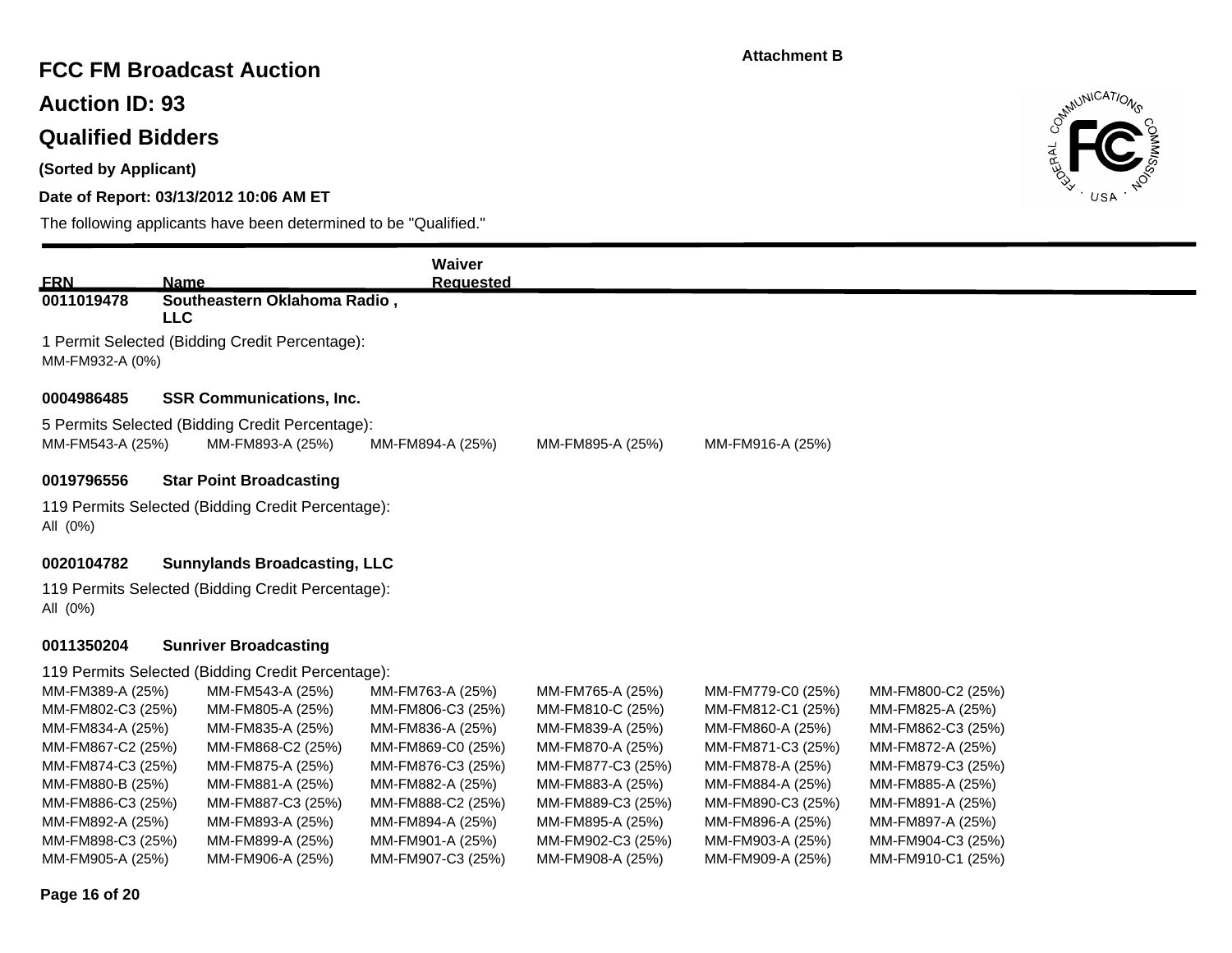## **FCC FM Broadcast Auction**

**Auction ID: 93**

# **Qualified Bidders**

**(Sorted by Applicant)**

### **Date of Report: 03/13/2012 10:06 AM ET**



| <b>ERN</b><br><b>Name</b>                                          |                                                   | Waiver<br><b>Requested</b> |                   |                   |                   |  |  |
|--------------------------------------------------------------------|---------------------------------------------------|----------------------------|-------------------|-------------------|-------------------|--|--|
| 0011350204                                                         | <b>Sunriver Broadcasting</b>                      |                            |                   |                   |                   |  |  |
|                                                                    | 119 Permits Selected (Bidding Credit Percentage): |                            |                   |                   |                   |  |  |
| MM-FM911-C3 (25%)                                                  | MM-FM912-C3 (25%)                                 | MM-FM914-A (25%)           | MM-FM915-A (25%)  | MM-FM916-A (25%)  | MM-FM917-C1 (25%) |  |  |
| MM-FM918-C1 (25%)                                                  | MM-FM919-C1 (25%)                                 | MM-FM920-C2 (25%)          | MM-FM921-C1 (25%) | MM-FM922-A (25%)  | MM-FM923-C3 (25%) |  |  |
| MM-FM924-A (25%)                                                   | MM-FM925-C3 (25%)                                 | MM-FM926-C (25%)           | MM-FM927-A (25%)  | MM-FM928-C2 (25%) | MM-FM929-A (25%)  |  |  |
| MM-FM930-C3 (25%)                                                  | MM-FM931-A (25%)                                  | MM-FM932-A (25%)           | MM-FM933-A (25%)  | MM-FM934-C3 (25%) | MM-FM935-C3 (25%) |  |  |
| MM-FM936-A (25%)                                                   | MM-FM937-A (25%)                                  | MM-FM938-A (25%)           | MM-FM939-C2 (0%)  | MM-FM940-A (25%)  | MM-FM941-C (25%)  |  |  |
| MM-FM942-A (25%)                                                   | MM-FM943-C (25%)                                  | MM-FM944-C3 (25%)          | MM-FM946-C3 (25%) | MM-FM947-A (25%)  | MM-FM948-A (25%)  |  |  |
| MM-FM949-C1 (25%)                                                  | MM-FM950-A (25%)                                  | MM-FM951-C2 (25%)          | MM-FM952-A (25%)  | MM-FM953-A (25%)  | MM-FM955-C3 (25%) |  |  |
| MM-FM956-C3 (25%)                                                  | MM-FM957-C2 (25%)                                 | MM-FM958-C3 (25%)          | MM-FM959-C2 (25%) | MM-FM960-C2 (25%) | MM-FM961-A (25%)  |  |  |
| MM-FM962-A (25%)                                                   | MM-FM963-A (25%)                                  | MM-FM964-A (25%)           | MM-FM965-C3 (25%) | MM-FM966-A (25%)  | MM-FM967-A (25%)  |  |  |
| MM-FM968-A (25%)                                                   | MM-FM969-A (25%)                                  | MM-FM970-A (25%)           | MM-FM971-C (25%)  | MM-FM972-A (25%)  |                   |  |  |
| 0001886688                                                         | <b>Sutton Radiocasting Corporation</b>            |                            |                   |                   |                   |  |  |
|                                                                    | 4 Permits Selected (Bidding Credit Percentage):   |                            |                   |                   |                   |  |  |
| MM-FM892-A (0%)                                                    | MM-FM893-A (0%)                                   | MM-FM895-A (0%)            | MM-FM968-A (0%)   |                   |                   |  |  |
| 0021415278                                                         | <b>Talley, Lucille W</b>                          |                            |                   |                   |                   |  |  |
|                                                                    | 4 Permits Selected (Bidding Credit Percentage):   |                            |                   |                   |                   |  |  |
| MM-FM763-A (35%)                                                   | MM-FM893-A (35%)                                  | MM-FM939-C2 (35%)          | MM-FM950-A (35%)  |                   |                   |  |  |
| 0003741147                                                         | <b>Texoma Broadcasting, Inc.</b>                  |                            |                   |                   |                   |  |  |
| 1 Permit Selected (Bidding Credit Percentage):<br>MM-FM935-C3 (0%) |                                                   |                            |                   |                   |                   |  |  |
|                                                                    |                                                   |                            |                   |                   |                   |  |  |
| 0019701119                                                         | <b>Three Rivers Broadcasting, LLC</b>             |                            |                   |                   |                   |  |  |
| 1 Permit Selected (Bidding Credit Percentage):<br>MM-FM936-A (35%) |                                                   |                            |                   |                   |                   |  |  |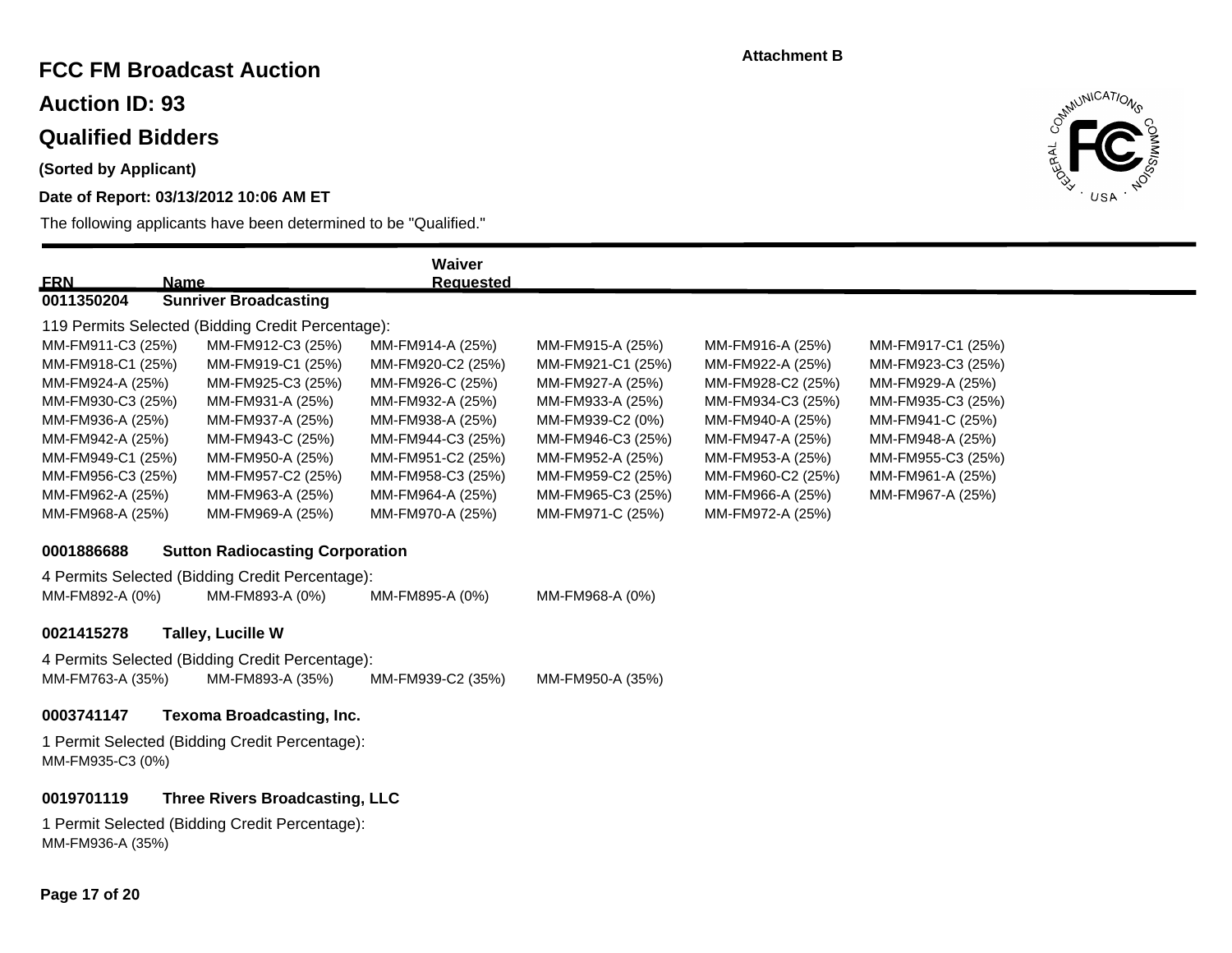### **FCC FM Broadcast Auction**

**Auction ID: 93**

## **Qualified Bidders**

**(Sorted by Applicant)**

### **Date of Report: 03/13/2012 10:06 AM ET**



| <b>ERN</b>                                            | <b>Name</b>                                                         | Waiver<br><b>Requested</b>                             |                                    |                                    |                                    |
|-------------------------------------------------------|---------------------------------------------------------------------|--------------------------------------------------------|------------------------------------|------------------------------------|------------------------------------|
| 0013664941                                            | <b>Tomlinson-Leis Communications,</b><br>L.P.                       |                                                        |                                    |                                    |                                    |
| All (25%)                                             | 119 Permits Selected (Bidding Credit Percentage):                   |                                                        |                                    |                                    |                                    |
| 0004964409                                            | <b>Troland Thomas</b>                                               |                                                        |                                    |                                    |                                    |
| MM-FM887-C3 (25%)                                     | 1 Permit Selected (Bidding Credit Percentage):                      |                                                        |                                    |                                    |                                    |
| 0004984126                                            | Two Rivers Broadcasting, Inc.                                       |                                                        |                                    |                                    |                                    |
| MM-FM810-C (0%)                                       | 1 Permit Selected (Bidding Credit Percentage):                      |                                                        |                                    |                                    |                                    |
| 0011348109                                            | <b>United States CP, LLC</b>                                        |                                                        |                                    |                                    |                                    |
| All (0%)                                              | 119 Permits Selected (Bidding Credit Percentage):                   |                                                        |                                    |                                    |                                    |
| 0018897223                                            | <b>Valleydale Broadcasting, LLC</b>                                 |                                                        |                                    |                                    |                                    |
|                                                       | 15 Permits Selected (Bidding Credit Percentage):                    |                                                        |                                    |                                    |                                    |
| MM-FM805-A (0%)<br>MM-FM894-A (0%)<br>MM-FM961-A (0%) | MM-FM835-A (0%)<br>MM-FM895-A (0%)<br>MM-FM963-A (0%)               | MM-FM836-A (0%)<br>MM-FM902-C3 (0%)<br>MM-FM964-A (0%) | MM-FM870-A (0%)<br>MM-FM903-A (0%) | MM-FM878-A (0%)<br>MM-FM914-A (0%) | MM-FM893-A (0%)<br>MM-FM927-A (0%) |
| 0003176278                                            | Vickers, Victor M                                                   |                                                        |                                    |                                    |                                    |
| MM-FM893-A (35%)                                      | 2 Permits Selected (Bidding Credit Percentage):<br>MM-FM895-A (35%) |                                                        |                                    |                                    |                                    |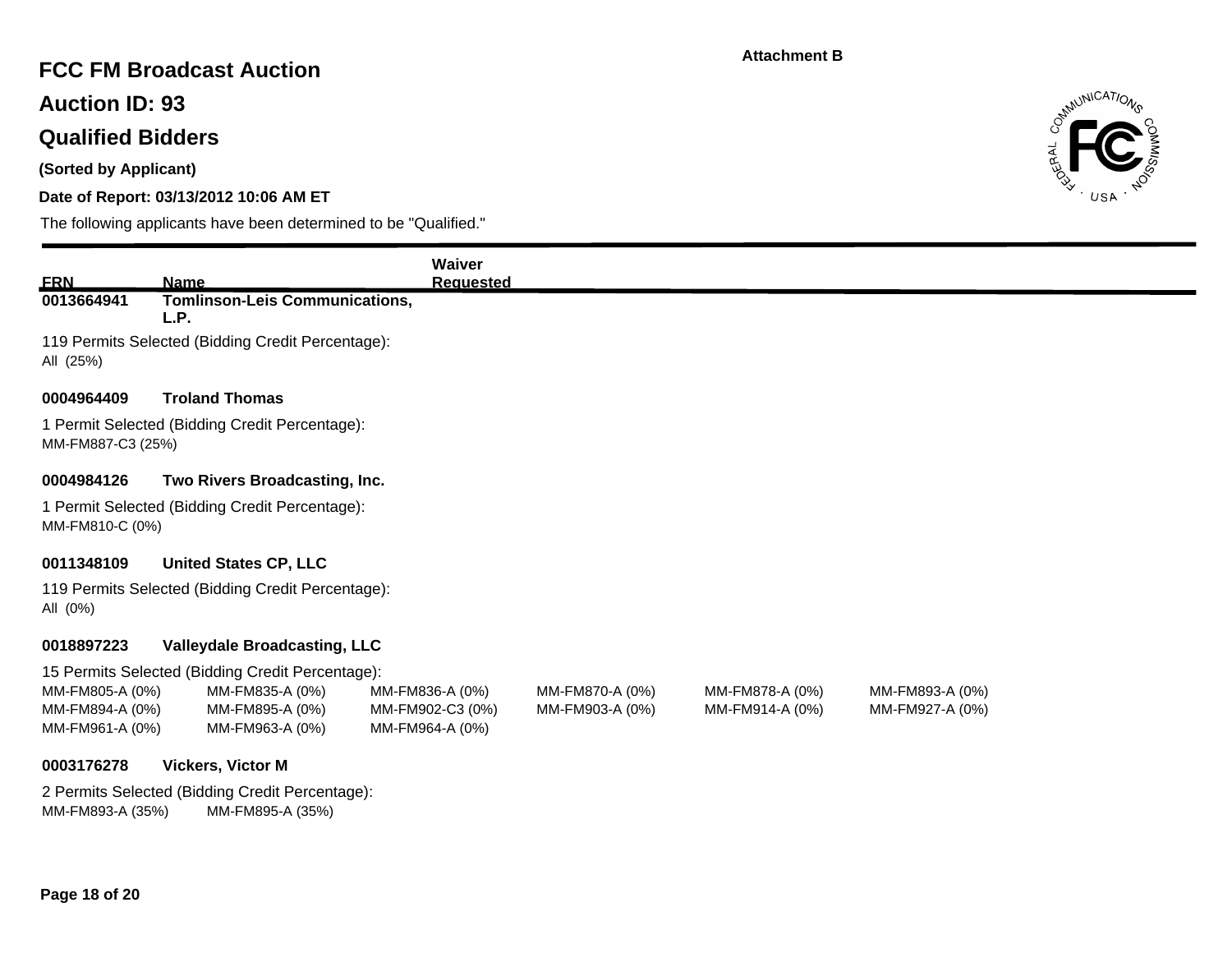### **FCC FM Broadcast Auction**

**Auction ID: 93**

# **Qualified Bidders**

**(Sorted by Applicant)**

### **Date of Report: 03/13/2012 10:06 AM ET**

The following applicants have been determined to be "Qualified."



|                                     |                                                                                                              | <b>Waiver</b>                       |                                    |                                      |                                     |  |  |  |
|-------------------------------------|--------------------------------------------------------------------------------------------------------------|-------------------------------------|------------------------------------|--------------------------------------|-------------------------------------|--|--|--|
| <b>ERN</b><br>0021414834            | Name<br>villagrana, juan                                                                                     | <b>Requested</b>                    |                                    |                                      |                                     |  |  |  |
|                                     | 3 Permits Selected (Bidding Credit Percentage):<br>MM-FM885-A (35%)<br>MM-FM924-A (35%)<br>MM-FM939-C2 (35%) |                                     |                                    |                                      |                                     |  |  |  |
| 0003730769                          | <b>WATZ Radio, Inc.</b>                                                                                      |                                     |                                    |                                      |                                     |  |  |  |
| MM-FM908-A (0%)                     | 1 Permit Selected (Bidding Credit Percentage):                                                               |                                     |                                    |                                      |                                     |  |  |  |
| 0014858849                          | West Virginia-Virginia Media, LLC                                                                            |                                     |                                    |                                      |                                     |  |  |  |
| MM-FM970-A (0%)                     | 1 Permit Selected (Bidding Credit Percentage):                                                               |                                     |                                    |                                      |                                     |  |  |  |
| 0020763710                          | <b>White Mountains Broadcasting,</b><br><b>LLC</b>                                                           |                                     |                                    |                                      |                                     |  |  |  |
| MM-FM965-C3 (0%)                    | 1 Permit Selected (Bidding Credit Percentage):                                                               |                                     |                                    |                                      |                                     |  |  |  |
| 0011338662                          | White Park Broadcasting, Inc.                                                                                |                                     |                                    |                                      |                                     |  |  |  |
|                                     | 4 Permits Selected (Bidding Credit Percentage):                                                              |                                     |                                    |                                      |                                     |  |  |  |
| MM-FM812-C1 (0%)                    | MM-FM941-C (0%)                                                                                              | MM-FM971-C (0%)                     | MM-FM972-A (0%)                    |                                      |                                     |  |  |  |
| 0007528615                          | Wolfenbarger, William J                                                                                      |                                     |                                    |                                      |                                     |  |  |  |
|                                     | 118 Permits Selected (Bidding Credit Percentage):                                                            |                                     |                                    |                                      |                                     |  |  |  |
| MM-FM389-A (0%)                     | MM-FM543-A (0%)                                                                                              | MM-FM763-A (0%)                     | MM-FM765-A (0%)                    | MM-FM779-C0 (0%)                     | MM-FM800-C2 (0%)                    |  |  |  |
| MM-FM802-C3 (0%)<br>MM-FM835-A (0%) | MM-FM805-A (0%)<br>MM-FM836-A (0%)                                                                           | MM-FM806-C3 (0%)<br>MM-FM839-A (0%) | MM-FM810-C (0%)<br>MM-FM860-A (0%) | MM-FM812-C1 (0%)<br>MM-FM862-C3 (0%) | MM-FM834-A (0%)<br>MM-FM867-C2 (0%) |  |  |  |
| MM-FM868-C2 (0%)                    | MM-FM869-C0 (0%)                                                                                             | MM-FM870-A (0%)                     | MM-FM871-C3 (0%)                   | MM-FM872-A (0%)                      | MM-FM874-C3 (0%)                    |  |  |  |
| MM-FM875-A (0%)                     | MM-FM876-C3 (0%)                                                                                             | MM-FM877-C3 (0%)                    | MM-FM878-A (0%)                    | MM-FM879-C3 (0%)                     | MM-FM880-B (0%)                     |  |  |  |
| MM-FM881-A (0%)                     | MM-FM882-A (0%)                                                                                              | MM-FM883-A (0%)                     | MM-FM884-A (0%)                    | MM-FM885-A (0%)                      | MM-FM886-C3 (0%)                    |  |  |  |

#### **Page 19 of 20**